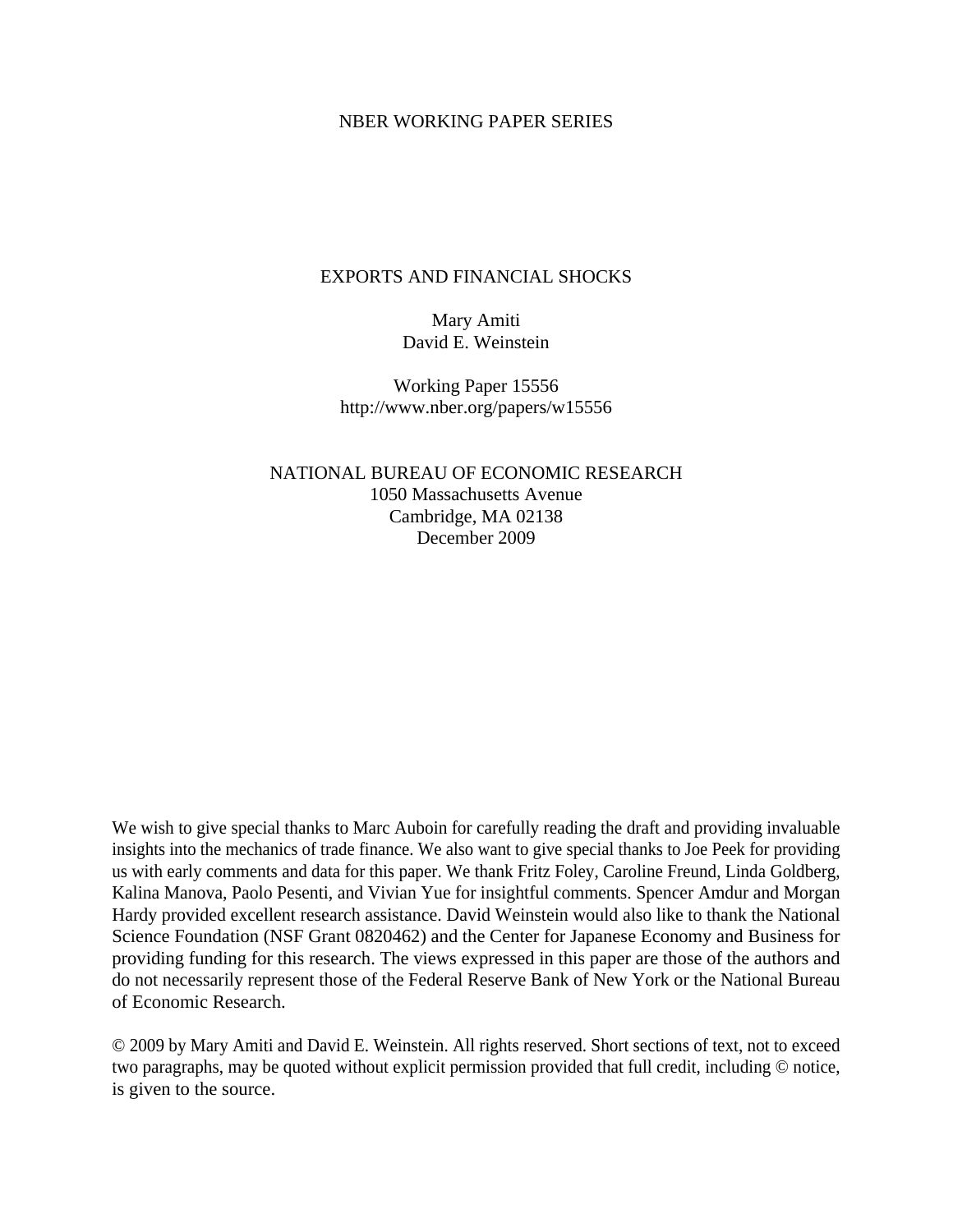Exports and Financial Shocks Mary Amiti and David E. Weinstein NBER Working Paper No. 15556 December 2009 JEL No. E32,E44,F40,G21

## **ABSTRACT**

A striking feature of many financial crises is the collapse of exports relative to output. In the 2008 financial crisis, real world exports plunged 17 percent while GDP fell 5 percent. This paper examines whether the drying up of trade finance can help explain the large drops in exports relative to output. This paper is the first to establish a causal link between the health of banks providing trade finance and growth in a firm's exports relative to its domestic sales. We overcome measurement and endogeneity issues by using a unique data set, covering the Japanese financial crises of the 1990s, which enables us to match exporters with the main bank that provides them with trade finance. Our point estimates are economically and statistically significant, suggesting that trade finance accounts for about one-third of the decline in Japanese exports in the financial crises of the 1990s.

Mary Amiti International Research Federal Reserve Bank of New York 33 Liberty St New York, NY 10045-0001 Mary.Amiti@ny.frb.org

David E. Weinstein Columbia University Department of Economics 420 W. 118th Street MC 3308 New York, NY 10027 and NBER dew35@columbia.edu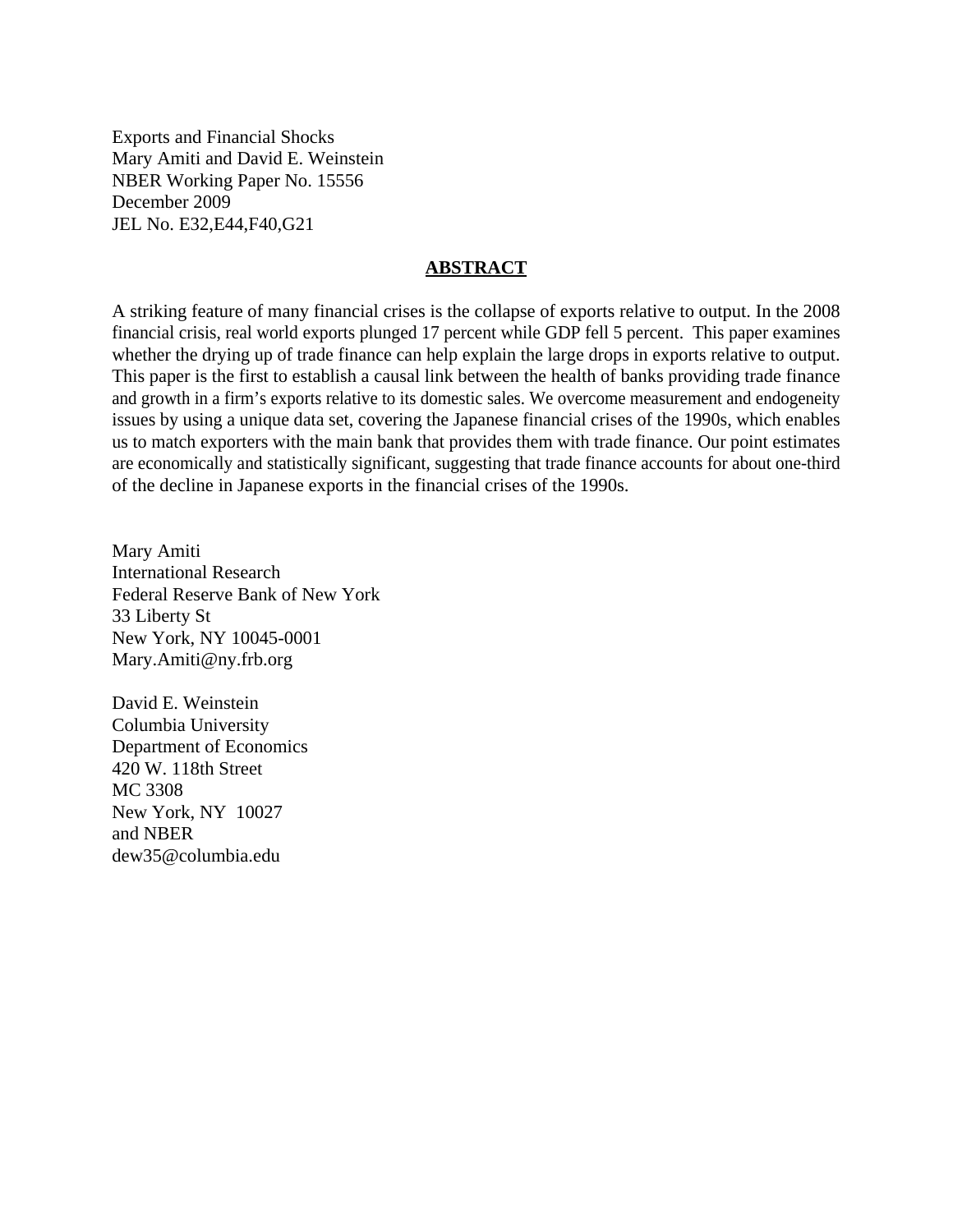## **1. Introduction**

 $\overline{a}$ 

 One of the most striking features of the financial crisis of 2008 was the collapse in international trade. Figure 1 plots the ratio of real world exports to real gross domestic product for a sample of the largest economies in the world.<sup>1</sup> As this plot shows, the decline in world exports was much greater than the decline in world GDP. Between the first quarter of 2008 and the first quarter of 2009, the real value of GDP fell 4.6 percent while exports plunged 17 percent, which amounts to a decline of \$761 billion in nominal terms. Interestingly, the decline in exports was much larger than what standard gravity and macro models of trade would have predicted based on changes in supply, demand, and relative prices (see Chinn (2009); Campbell et al. (2009); Levchenko, Lewis, and Tesar (2009); and OECD (2009)).

The puzzling drop has prompted a number of observers to postulate that trade finance may be partially responsible for the decline (see Auboin (2009); Dorsey (2009); and OECD (2009)). This view is based largely on anecdotal evidence and bank surveys that indicate that finance conditions tightened during this period. As Dorsey (2009) has noted, however, it is difficult to separate cause and effect. Moreover, the standard proxies for trade finance used in the literature – trade credit or short-term credit, for example – are extremely noisy measures, making conclusions based on these variables hard to interpret. Our study overcomes these difficulties by using unique matched firm-bank data to examine the link between finance and exports during the Japanese financial crises of the 1990s. This paper is the first to match exporters with the institutions that provide them with trade finance and thereby establish a causal link between the

 $1$  We used the set of countries that report quarterly seasonally adjusted export and GDP data from national sources. These countries are Australia, Belgium, Canada, France, Germany, Hong Kong, Italy, Japan, Netherlands, Norway, Spain, Sweden, Switzerland, Taiwan, the United Kingdom, and the United States. Jointly, they accounted for 66 percent of world GDP and 68 percent of world exports in 2008.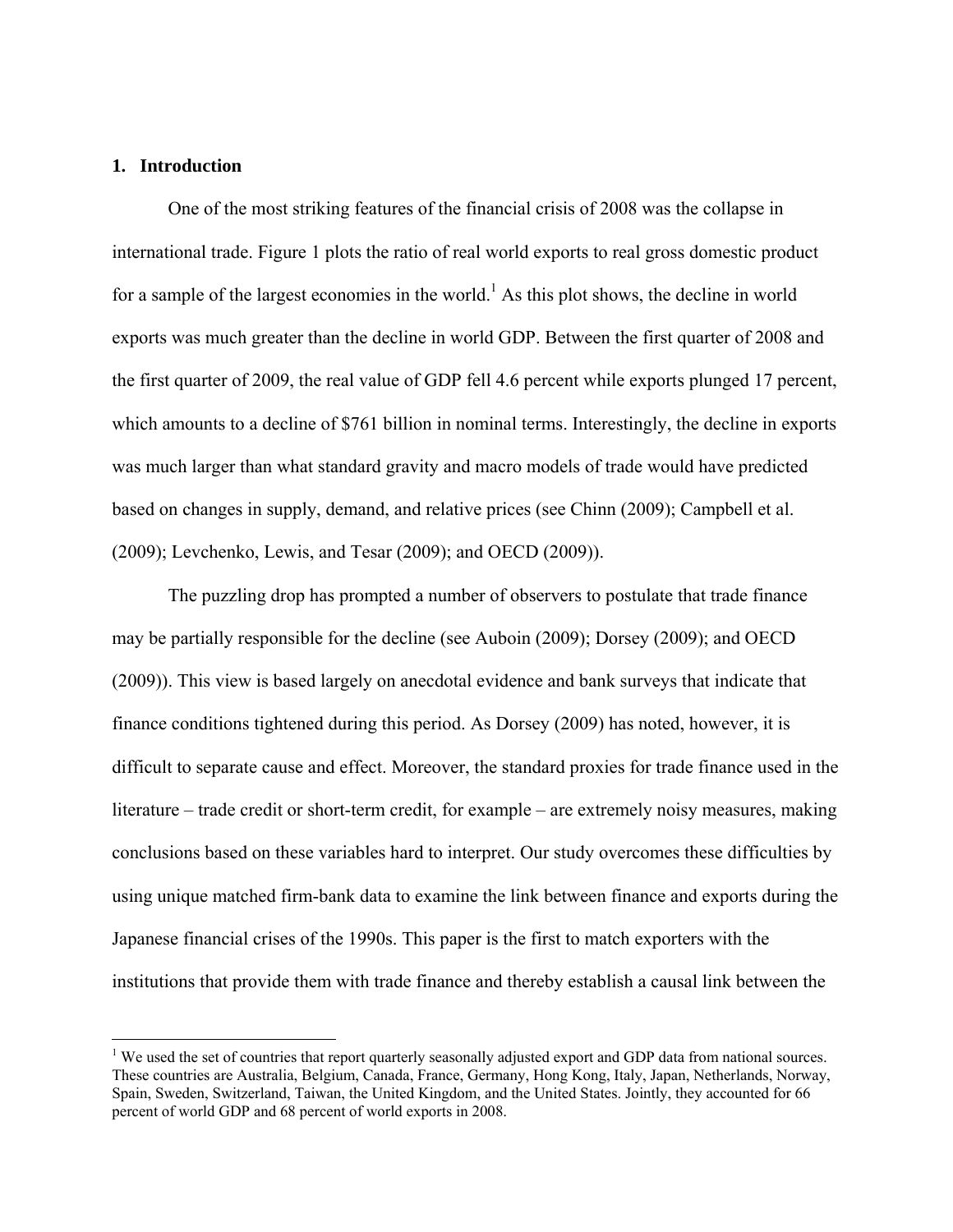health of these banks and export growth. Importantly, we also demonstrate that the health of banks providing finance has a much smaller effect on domestic sales than on exports, thus establishing that financial shocks affect exports and domestic sales differently. Moreover, the point estimates suggest that the partial effect of a bank crisis on exports accounts for about onethird of the dramatic drop in exports observed in the Japanese financial crises of the 1990s.

Proponents of a trade finance channel between banks and exporters note that exports are more sensitive to financial shocks due to the higher default risk and higher working capital requirements associated with international trade. In particular, exporters rarely have the capacity or willingness to evaluate counterparty default risk and usually turn to banks to provide payment insurance and guarantees. Moreover, because of the longer time lags associated with international trade, exporters need more working-capital financing than firms engaged in domestic transactions. As a result, virtually every exporter works with a bank or other financial institution to obtain credit or export guarantees. For example, Marc Auboin (2007), using data from the Joint BIS-IMF-OECD-World Bank Statistics on External Debt for 2004, estimates that 90 percent of international trade transactions involve some form of credit, insurance, or guarantee issued by a bank or other financial institution. We will henceforth refer to this nexus of financial arrangements as *trade finance* – that is, the use of financial intermediaries to manage an exporter's payment risk and terms. The fact that exporters depend so heavily on financial institutions for working capital and risk insurance suggests that if a credit crunch causes banks to limit trade finance, exports are likely to be affected more than domestic sales.

The Japanese case of the 1990s provides an interesting laboratory for understanding the role of trade finance. First, like the 2008 crisis, the Japanese crises were prompted by dual land and equity bubbles that spread to the banking sector. Second, both crises featured defaults in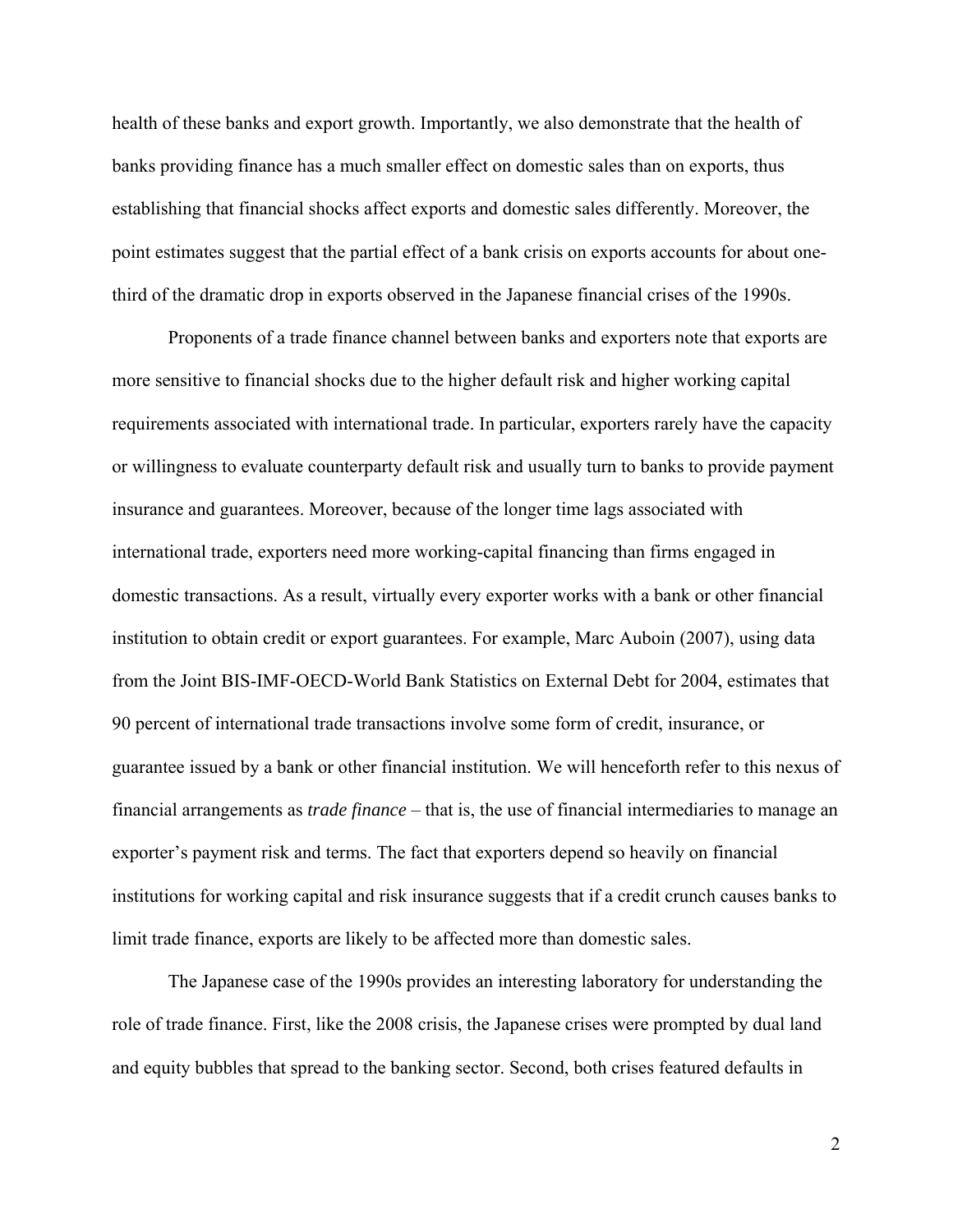short-term bank lending markets that made investors wary of lending to some banks but not others. And finally, Japan is the only country, to our knowledge, that releases matched bank-firm data that enable researchers to examine whether and how banks transmit financial shocks to exporters.

Our basic empirical strategy is to exploit the fact that some firms within an industry in a particular year relied on relatively healthy banks for trade finance, while others relied on less healthy institutions. We use this within-industry-year variation to identify how a firm's export growth changed with the health of the banks supplying it with trade finance. The use of industrytime fixed effects sweeps out all macro and industry supply-and-demand shocks to ensure that our identification is based only on the health of a firm's bank. The fact that the health of the institution providing trade finance affects firms' exports by a much larger magnitude than their domestic sales underpins our contention that financial shocks have different effects on exports and domestic sales. Moreover, the point estimates suggest that these effects are economically as well as statistically significant: firms whose banks become unhealthy experience large drops in their export-to-sales ratios, and we estimate that the partial impact of bank crises accounts for about one-third of the dramatic drops in exports observed in past Japanese financial crises.

 Our paper builds on and contributes to a number of literatures. The notion that financial shocks and capital constraints matter for loan supply and investment has been well established. In seminal work, Peek and Rosengren (1997, 2000, and 2005) were able to document that when Japanese banks became unhealthy in the 1990s, they lent less in the US and that this decline resulted in lower construction activity in states that were heavily dependent on Japanese banks. This work establishes the importance of bank collateral in determining the willingness of banks to lend as hypothesized by Bernanke, Gertler, and Gilchrist (1996). Similarly, Klein, Peek, and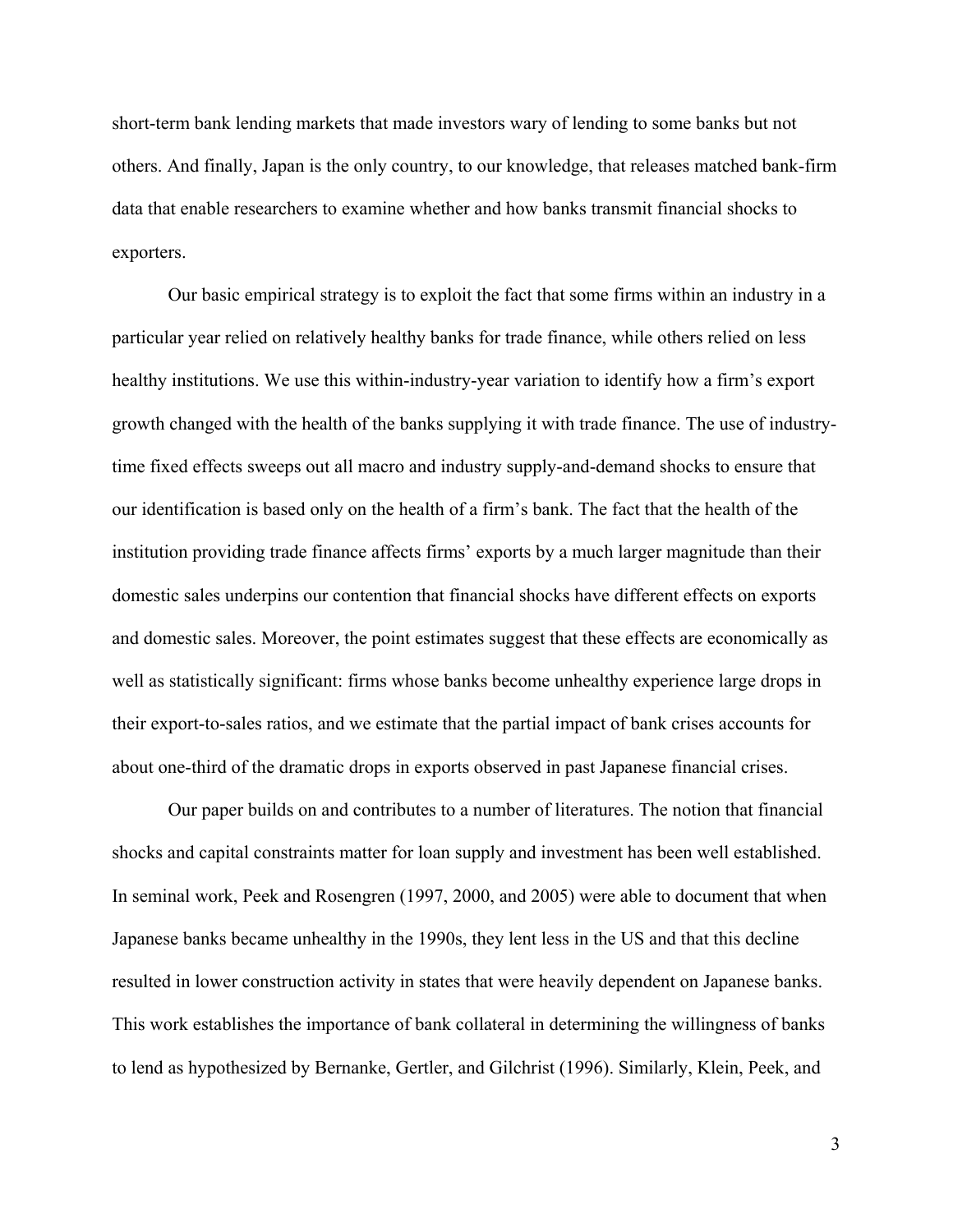Rosengren (2002) demonstrate that foreign direct investment flows are sensitive to the financial health of the banks supplying the firm with credit. Finally, Harrison, McMillan, and Love (2004) show that capital market restrictions negatively affect firms' financing constraints. Jointly, these papers establish a clear link between bank health, lending, and foreign investment.

A number of authors in the international finance literature have examined the possibility that trade credit or the availability of dollar-denominated short-term credit might affect exports (see Ronci (2005); Berman and Martin (2009); Iacovone and Zavacka (2009); Levchenko, Lewis, and Tesar (2009)). While some of these studies have found positive associations, others have found no association, or even negative associations. The failure to obtain consistent results is probably partially due to measurement and endogeneity issues. The first measurement issue stems from the fact that firms may obtain dollar-denominated short-term financing for reasons other than financing trade and not all trade is financed by dollar denominated short-term credit. Moreover, firm financing decisions are likely affected by expectations of changes in cash flow, and cash flows are positively correlated with exports. Finally, and most seriously, is the deeper problem arising from the fact that trade finance can cause trade credit to rise or fall.<sup>2</sup> We can see the impacts of trade finance on trade credit by considering the most common form of trade finance: the letter of credit. Since a letter of credit stipulates that a bank, and not the exporter, bears the importer's default risk, making letters of credit more accessible would reduce the transaction risk for exporters. The resulting reduction in risk would make exporters more willing to accept orders and therefore accept trade credits on their balance sheets. This channel provides

<sup>2</sup> Although *trade credit* and *trade finance* are sometimes used interchangeably, the terms can be confusing because *trade credit* has a clear definition in accounting and a looser one in finance. In particular, whenever a firm receives an order for goods or services that will be paid later, it records a "trade credit" on the accounts receivable section of its balance sheet. This is true regardless of whether the purchaser is foreign or domestic, so that firms with a lot of trade credit on their books may not do any *international* trade. In finance, *trade credit* is also sometimes used to refer to working-capital loans used to finance international trade credits on the balance sheets of exporters. In order to avoid confusing these two senses of *trade credit*, we will always refer to trade credit in the accounting sense and refer to export working-capital loans and other means of financing these trade credits as trade finance.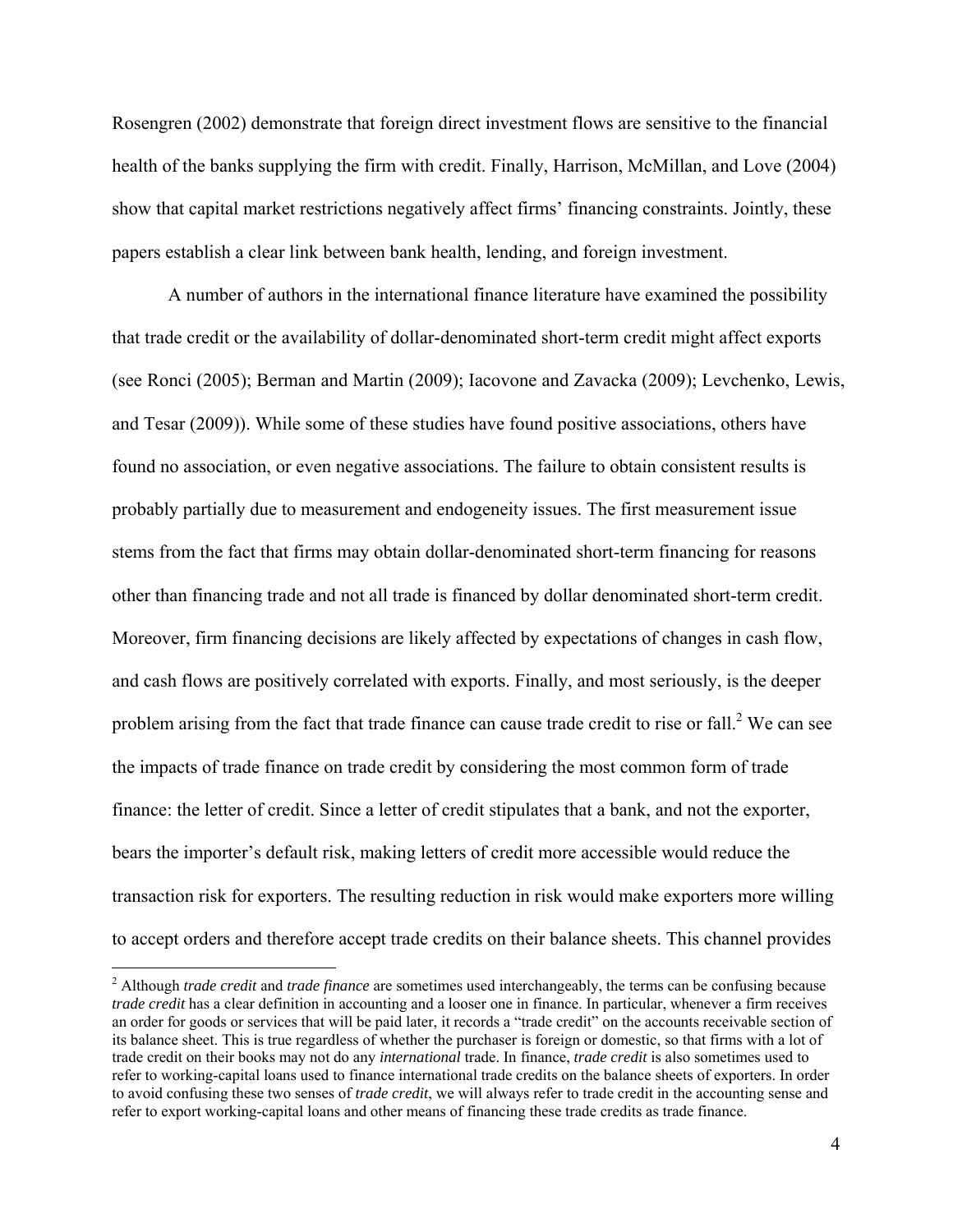a mechanism through which an increase in the supply of letters of credit could serve to increase the amount of trade credit. However, letters of credit also typically contain an export workingcapital loan that specifies that the exporter will be paid when the goods are shipped as opposed to the usual 30 to 90 days after the goods arrive. The fact that letters of credit result in exporters getting paid earlier means that exporters can remove trade credits from the accounts receivable portion of their balance sheets faster thereby reducing the stock of trade credit.<sup>3</sup> Thus, even if one believes that trade finance is important, it is not clear whether one should expect increased availability of trade finance to increase or decrease trade credit.

As a result of the complexities involved in measuring fluctuations in the availability of trade finance, much of the international trade literature has followed Kletzer and Bardhan (1987), who have examined how long-term access to external finance affects comparative advantage. This work does not focus on high-frequency shocks to the supply of trade finance *per se* but rather on the more general supply of external finance to firms. Chaney (2005) develops a model in which firms are liquidity constrained and must pay a fixed cost in order to export. As a result, they will have suboptimal entry into the export market. Similarly, Manova (2008) provides compelling evidence that capital market liberalizations enable export sectors with needs for greater external capital to expand over the long run. Both papers are important in understanding why firm financing might matter for exporters who require external capital funds to cover fixed costs or other long-term needs, but neither paper addresses the impact of financial shocks on firms that are already engaged in exporting. More recently, Bricogne et al. (2009) use industry

<u>.</u>

 $3$  Similarly, "export factoring" (selling a discounted bill, corresponding to the export account receivable to a financial institution) and "forfaiting" (selling medium- to long-term receivables to a financial institution at a discount) are other major forms of trade finance that also have ambiguous effects on trade credit, depending on whether the insurance or the working-capital loan effects dominate. These forces are further complicated by the fact that risk premiums and borrowing costs may vary widely across countries, time, and industries, making it very difficult to assess whether firms with higher or lower levels of trade credit on their balance sheet have better or worse access to trade finance.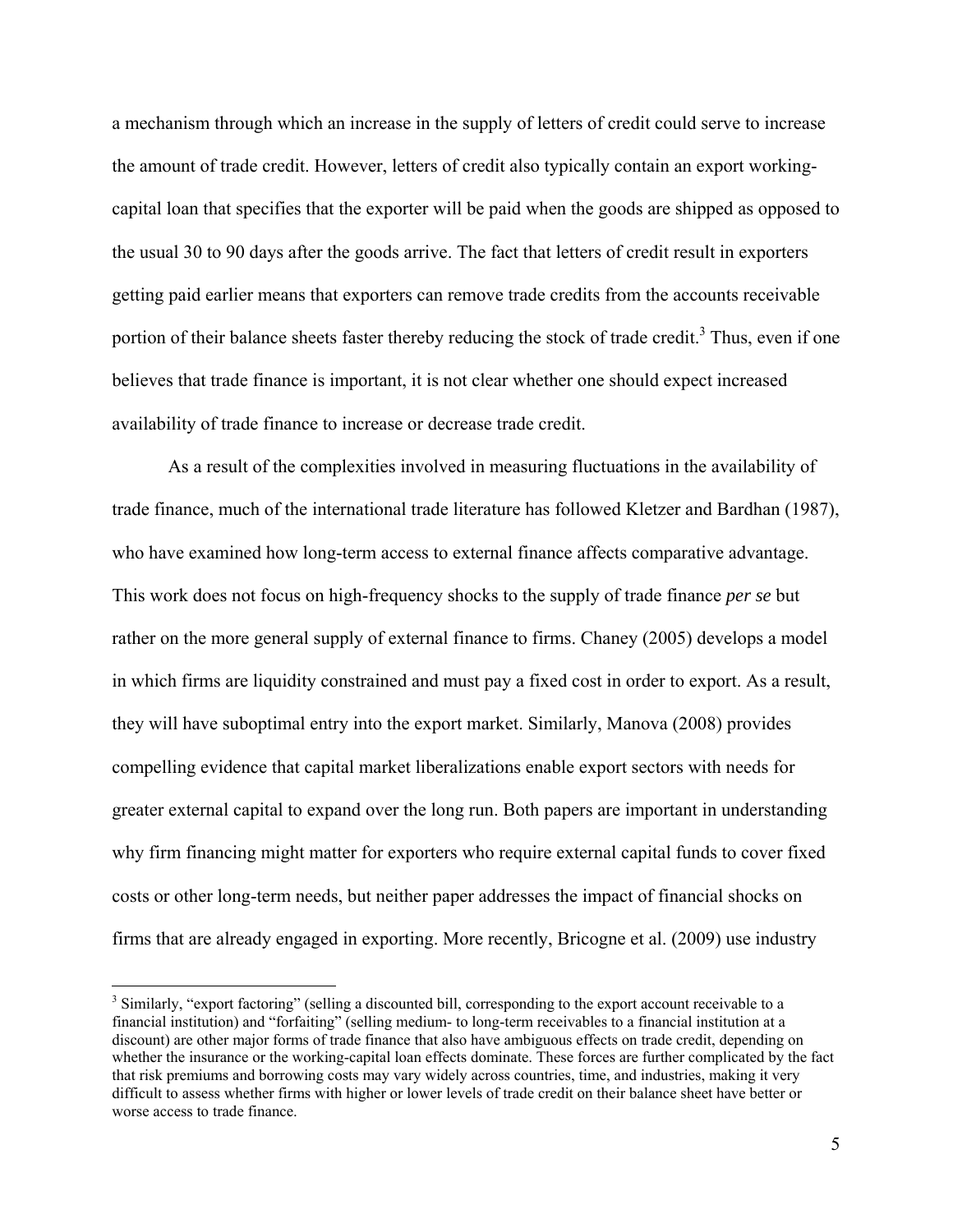measures of external credit dependence to show that French exporters in sectors that were more dependent on external finance tended to contract more in the current crisis than those that were less dependent on external finance. This work is suggestive of a possible link between financial shocks and trade but leaves open the questions of whether external credit usage is endogenous, whether there was a distinct trade finance channel, and indeed whether the exports of these firms behaved differently from their domestic sales, the question at the center of our work.

The structure of the remainder of the paper is as follows: In section 2, we discuss the reasons why exporters might be especially sensitive to financial shocks. Section 3 discusses some basic facts about the Japanese downturn in the 1990s with the aim of establishing some important parallels between Japan's financial crisis and the recent crisis. Section 4 then presents the Japanese firm-level evidence, and section 5 concludes.

## **2. Why Might Trade Finance Matter?**

 Trade finance encompasses a series of payment methods for exporters and importers that govern the timing and security of payments (see Baekart and Hodrik (2008) for a detailed explanation). While these are concerns for domestic transactions as well, international trade differs from domestic trade in two important dimensions that make it much more sensitive to financial shocks. First, international transactions are often seen as much more risky than domestic transactions, partly because firms often have difficulty understanding and using foreign legal systems in the event of default or delayed payment (see, for example, Anderson and Marcouiller (2002)). Moreover, exporters often have much less information about counterparty risk and therefore are less willing to extend trade credit themselves. These two factors help explain why export insurance is such an enormous business. For example, according to the Berne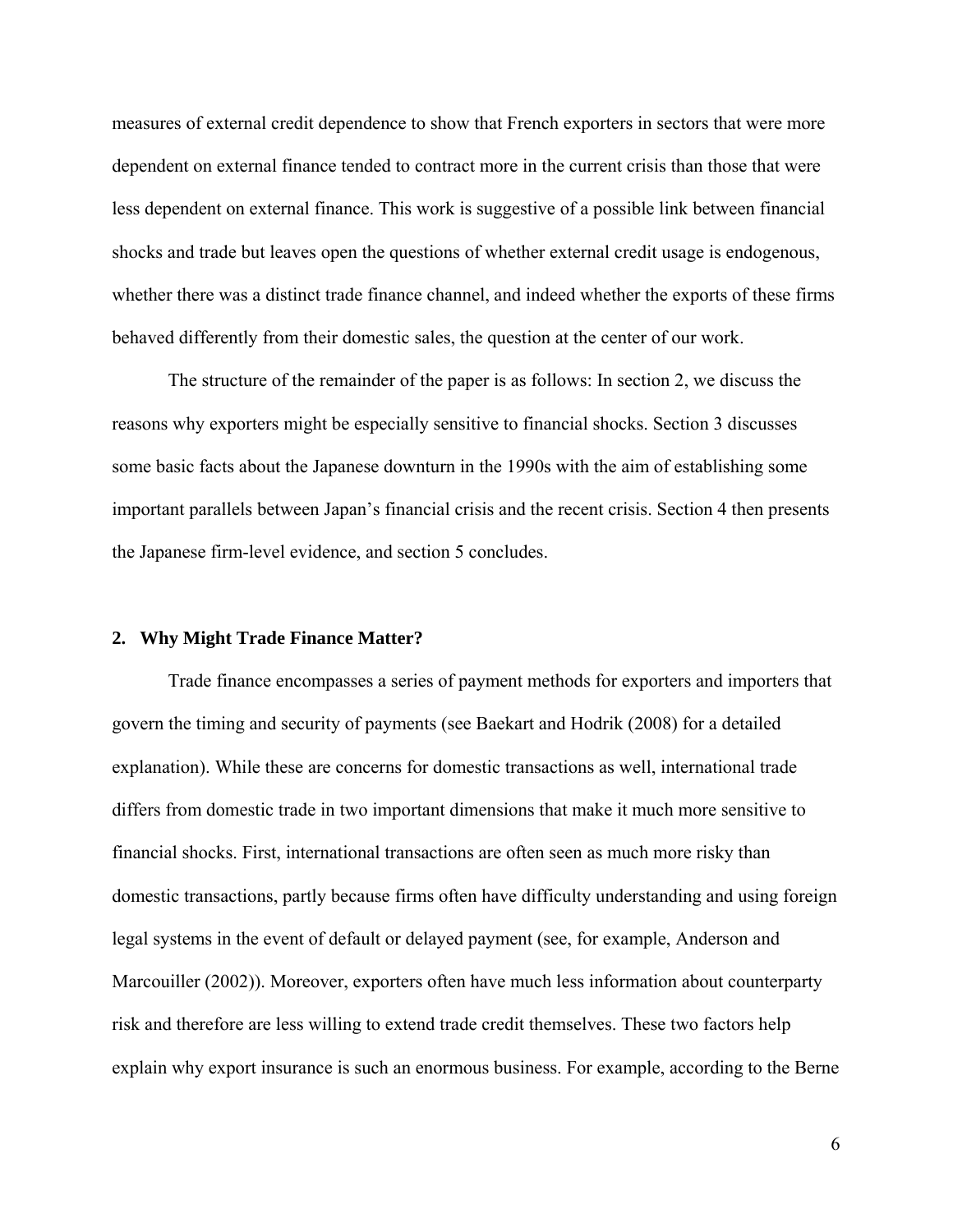Union, the leading association of export credit insurance providers, its members had an export credit insurance exposure of \$1.4 trillion in 2008.<sup>4</sup> This total, of course, does not include the implied insurance guarantees contained in letters of credit and other trade finance instruments.

A second reason why exporters use trade finance is that international trade takes significantly more time to execute than domestic trade. Djankov, Freund, and Pham (2006) found in a sample of 180 countries that the median amount of time it takes from the moment the goods are ready to ship from the factory until the goods are loaded on a ship is 21 days. Similarly, the median amount of time it takes from the moment a typical good arrives in a port until the good arrives in the purchaser's warehouse is 23 days. If we couple this finding with Hummel's (2001) estimate that the typical good imported into the US by sea spends 20 days on a vessel, we can see that it is not uncommon for goods to spend approximately two months in transit. Even in OECD countries, which have the most streamlined procedures, it takes 11 days for a good to reach a port or arrive from a port. These data suggest that firms engaged in international trade are likely to be more reliant than domestic firms on working-capital financing to cover the costs of goods that have been produced but not yet delivered.

 Indeed, the available data suggest that trade finance is extremely important and commonplace as a means of reducing counterparty risk and of securing working-capital funds. Although measurement problems have caused many countries to stop collecting trade finance data, the best evidence, which is based on 2004 data, suggests that 90 percent of trade transactions involve some form of credit, insurance, or guarantee issued by a bank or other financial institution (Auboin (2007)).

Moreover, despite the variety of techniques used to finance trade, in the vast majority of cases the importer does not need to make payment until after the goods are delivered. According

<sup>4&</sup>lt;br><sup>4</sup> Source, <u>http://www.berneunion.org.uk/bu-total-data.html</u>.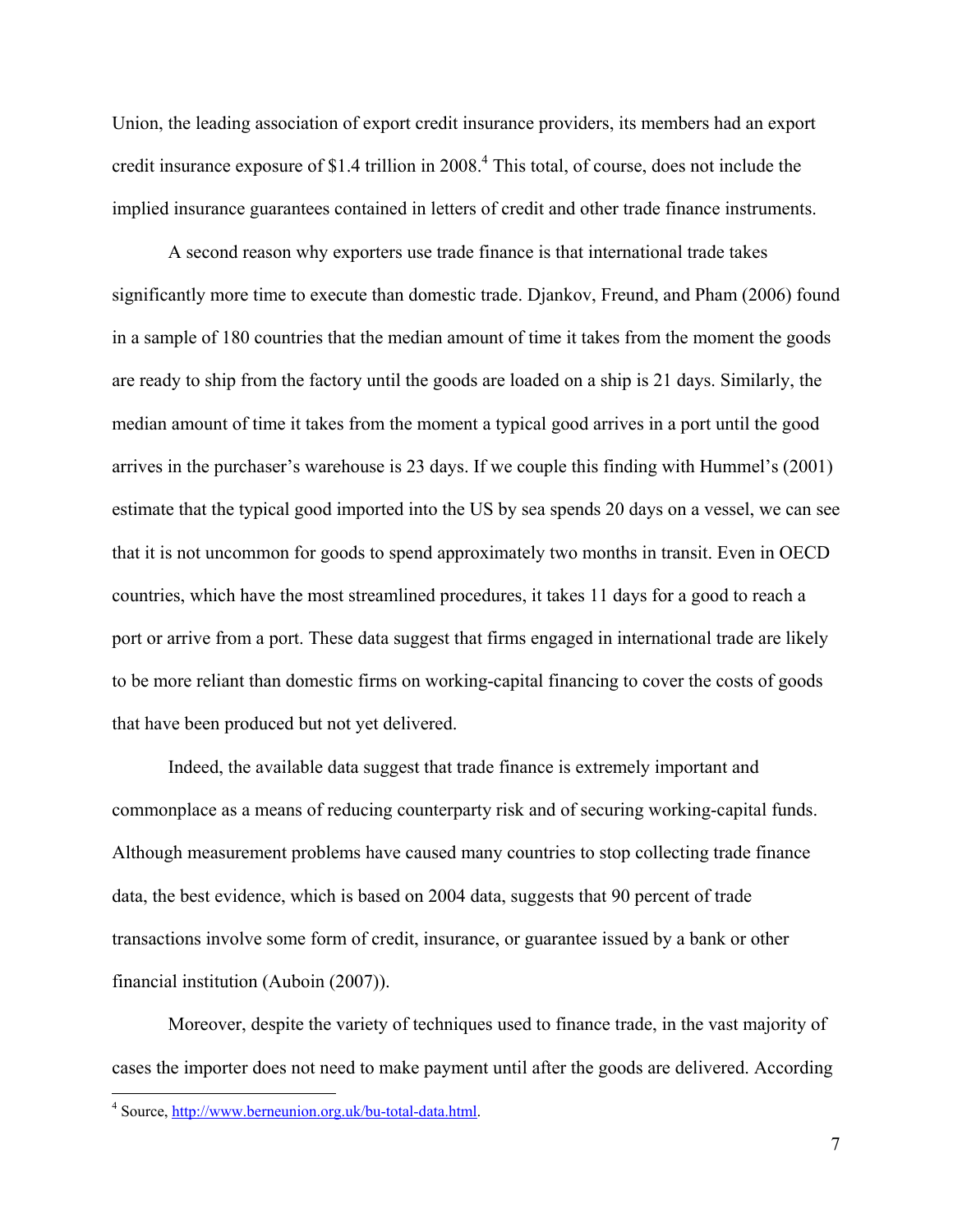to a joint International Monetary Fund–Bankers' Association of Finance and Trade survey, in the fourth quarter of 2007 only 19 percent of all international trade transactions were done on a cashin-advance basis. Since the remaining payment methods typically do not require the importer to pay until 30–90 days after delivery, the data strongly suggest that in most cases the exporter must find a means of obtaining working capital to finance trade. In other words, an exporter who does not secure trade finance will typically not be paid for three to five months after the goods are shipped. As a result, most exporters seek a financial institution to provide trade finance. Although exporters need not rely on private banks for this purpose, in practice, they do. For example, Auboin (2009) finds that 80 percent of the providers of trade finance are private banks.

 Given that banks are the principal suppliers of trade finance, the supply of such financing is likely to be closely tied to the health of the banks. In particular, as the health of banks deteriorates, these financial institutions find it increasingly difficult to raise funds either through interbank borrowing or through the issuance of new bonds or equity. And as these sources of liquidity diminish, unhealthy institutions cut back on their lending. These cutbacks are likely to have a particularly large impact on trade finance because the short maturities of trade finance and its need for constant renewal make it particularly sensitive to a bank's ability to extend new credit. Moreover, since exports are much more dependent on finance than domestic sales for the reasons outlined above, exports are likely to be harder hit by financial shocks. This suggests the existence of a "financial accelerator" for exports akin to that described in Bernanke, Gertler, and Gilchrist (1999) because the initial shocks to the macro economy, in this case in the real estate sector, are amplified and passed on to the rest of the economy through the financial market.

Obviously, if firms can easily switch between sources of trade finance, problems in one financial institution need not create difficulties for an exporter. However, there is good reason to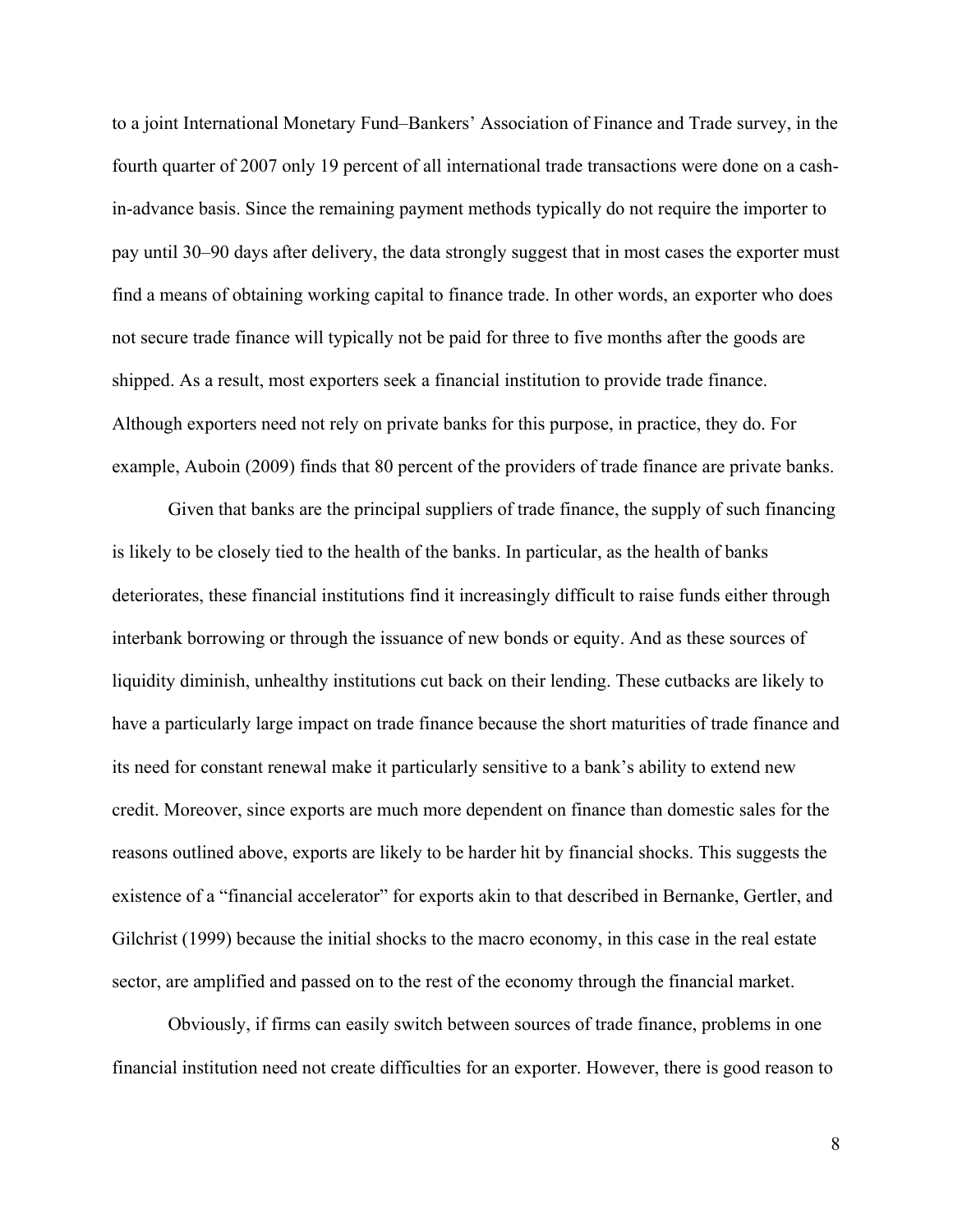believe that it is difficult to find another source of financing quickly in the event that an exporter is cut off. In particular, any new financial institution interested in providing trade finance would need to examine carefully the risk of the exporter, the importer, the purchaser's financial institutions, and the reasons why the original financier refused credit. While this analysis can certainly be done, it may take some time and is likely to delay the exports. Thus, the mere fact that exporters can find alternative sources of finance does not mean that they can do so rapidly enough to prevent an interruption in their shipments.

The discussion so far suggests that financial shocks are likely to be transmitted to exporters through two channels. First, financial institutions that have difficulty raising new funds may increase their rates for trade finance. In the Japanese financial crises of the 1990s this could be seen in the jump in interbank borrowing rates charged to Japanese banks relative to foreign institutions. Similarly, in the 2008 crisis, the standard measure of the risk premium charged to banks (the difference between interbank offer rates charged to banks and the overnight indexed swap rate (OIS)) jumped sharply reflecting higher bank borrowing costs.

Second, liquidity may dry up and banks may simply be unable to borrow and extend sufficient credit. For example the Bank of Japan (1998) noted that in the midst of the 1998 crisis, "lending attitudes of financial institutions, however, are becoming increasingly cautious as capital adequacy constraints have become more binding." While we don't know how much of the deterioration in bank capital resulted in higher premiums charged for trade finance in Japan in 1998, there is clear evidence that this happened in the more recent 2008 crisis. For example, an IMF-Bankers Association of Finance and Trade Survey (2009) of 88 banks in 44 countries revealed that the average spreads on letters of credit, export credit insurance, and short- to medium-term trade-related lending rose by 40, 64, and 31 basis points respectively in the fourth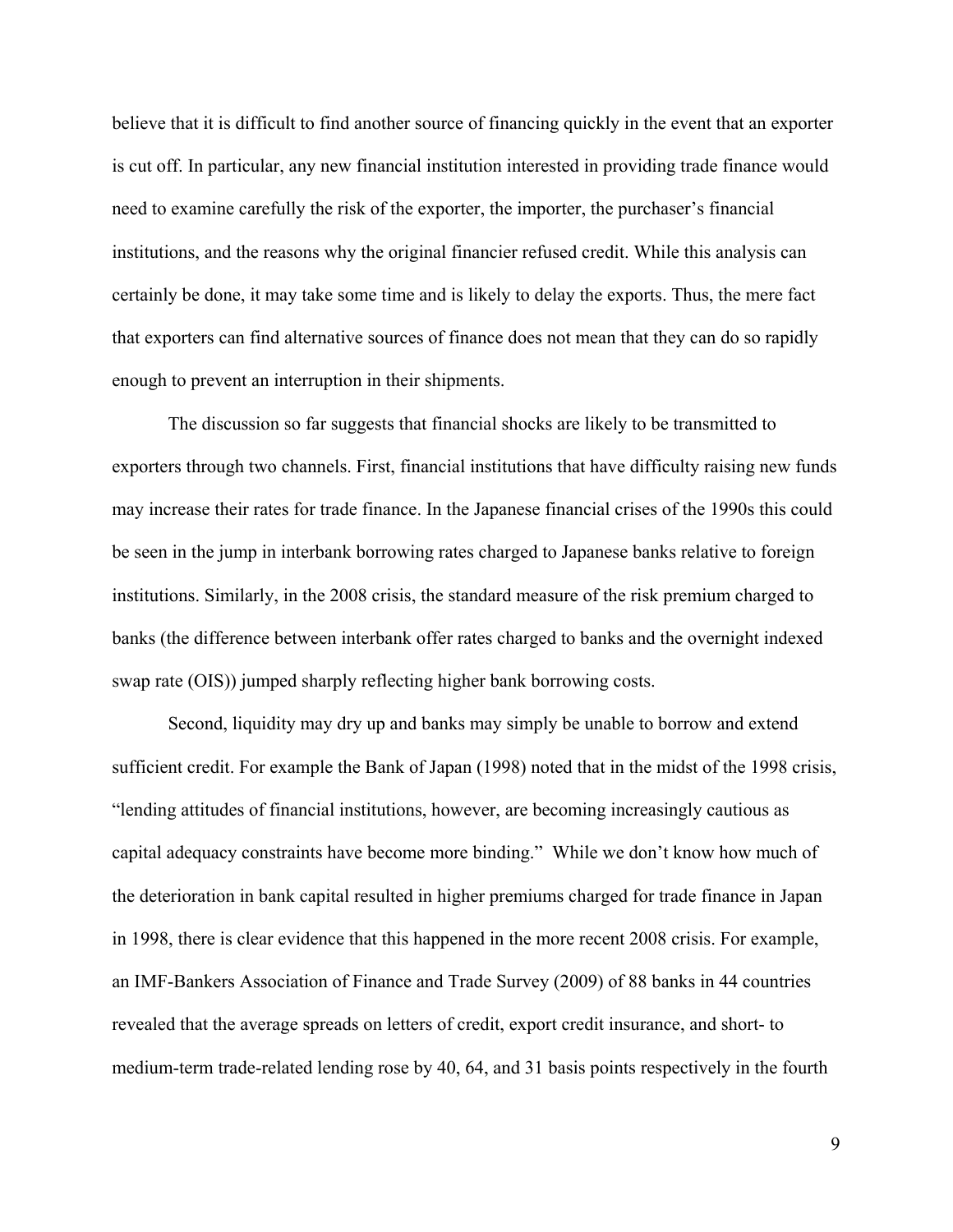quarter of 2008 relative to the fourth quarter of 2007. Given that the typical spread on a letter of credit is 10–16 basis points (see Auboin (2009)), these numbers represent substantial increases in the costs of these instruments. Indeed, the same survey also revealed that 57 percent of banks believed that part of the decline in trade finance transactions was caused by a tightening of credit availability at their own institution. If credit was drying up in the crisis, this is likely to have made it more difficult for exporters or other banks to assume the risk and working-capital needs associated with an export shipment after an exporter's main bank had held back on financing.

 In sum, our discussion of trade finance suggests a potentially important link between exports and the financial sector. Because of the higher risk and working-capital needs of exporting, exporters rely more on banks for their exports than for their domestic sales. As a consequence, financial crises are likely to affect exports harder than domestic sales. In order to examine this relationship, we first present an overview of the Japanese financial crises of the 1990s and then turn to the firm-level evidence to identify the connection between exports and the financial market.

## **3. The Japanese Credit Crunch**

 $\overline{a}$ 

 There are a number of reasons why Japan provides an ideal case for examining the impact of financial crises on exports. Japan's financial crises of the 1990s have a number of striking parallels to the 2008 global crisis that make it especially relevant for understanding what happened more recently.<sup>5</sup> The major driving forces behind the crises in both periods were twin real estate and stock market bubbles. In Japan, stock prices peaked in December 1989, and real estate prices peaked in 1991. Japanese bank stock prices fell sharply in late 1991 and early 1992

 $<sup>5</sup>$  The details of Japan's financial crises have been extensively examined elsewhere (see Hoshi and Kashyap (2001)</sup> for an excellent discussion), so we will highlight only a few of the relevant details here.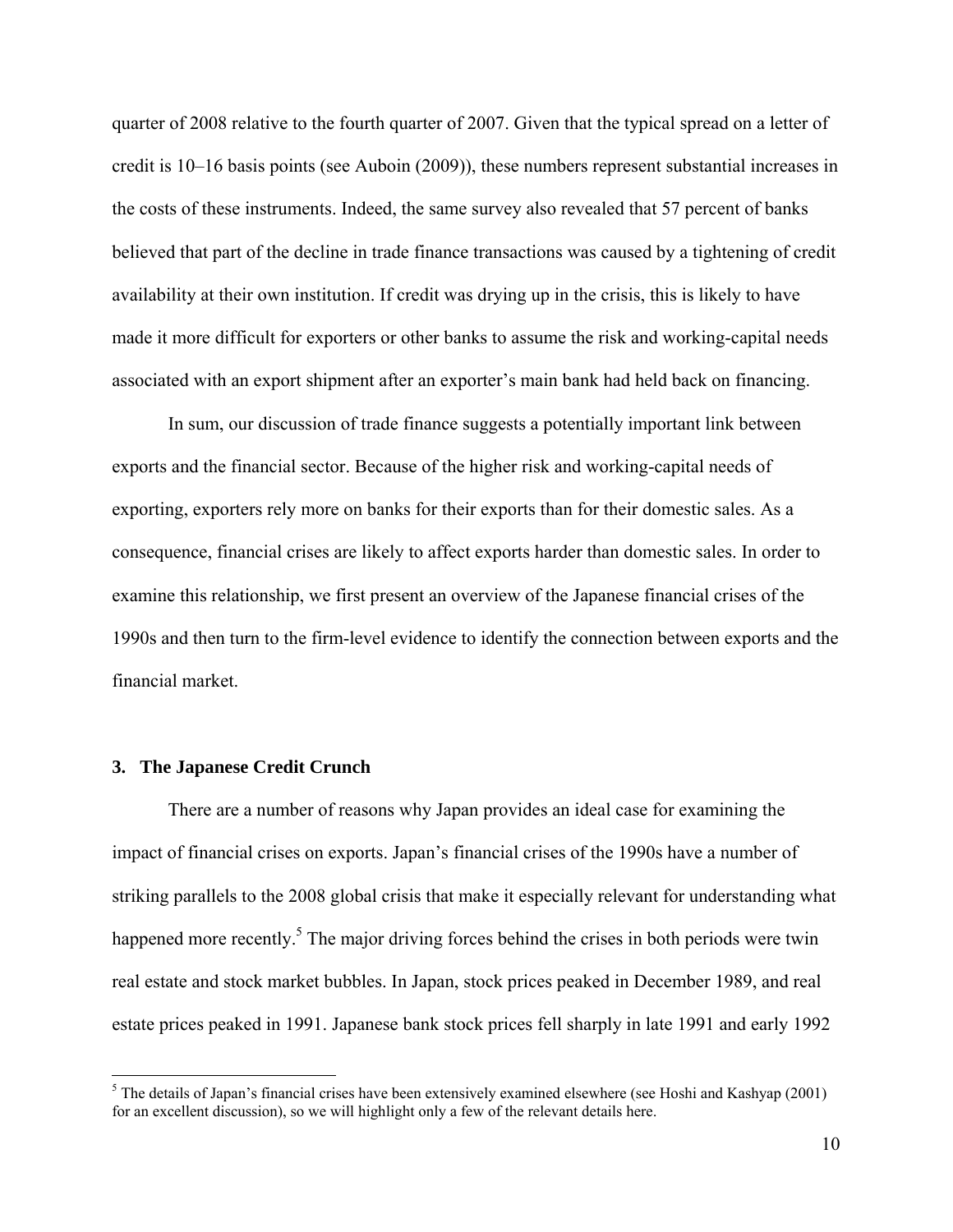as it was determined that commercial banks would end up absorbing a disproportionate share of the losses suffered by the specialized mortgage lending companies that some of these banks had founded. By 1995, Japanese stock prices had fallen 49 percent from their peak, and commercial and residential real estate prices in the six largest cities of Japan had fallen 60 and 44 percent, respectively. This drop had heterogeneous effects on financial institutions: Japanese banks that had lent heavily in the real estate sectors – the Long-Term Credit Bank (LTCB) and Nippon Credit Bank, for example – were particularly hard hit by a sudden rise in nonperforming real estate loans coupled with big losses in their equity portfolios. Similarly, banks with long-term liabilities suffered heavy losses as Japanese interest rates fell.

 Initially, the disclosure of nonperforming loans and other losses was highly imperfect, but bank analysts soon began to realize that many Japanese financial institutions were insolvent. This information became much more public with the emergence of the "Japan premium" in the mid-1990s, which reflected the unwillingness of investors to extend short-term credit to Japanese banks unless the banks paid a substantial risk premium. Hoshi and Kashyap (2001) succinctly describe what happened next:

Slowing growth in 1997 uncovered more bad loans, and in November 1997 a crisis erupted. On 3 November, Sanyo Securities, a mid-sized securities firm famous for having the world's largest trading floor during the speculative frenzy of the late 1980s, suspended part of its operations and filed for bankruptcy protection. This was the first postwar default in the overnight interbank loan market, a shocking event. Then Hokkaido Takushoku Bank…was no longer able to secure funding in the interbank market. It was forced to close on 17 November, marking the first failure of a major bank in postwar Japan. A week later, on 24 November, Yamaichi Securities, one of the Big Four security houses, collapsed following rumors (which subsequently proved true) that it had suffered huge losses. (276)

Interbank overnight loan rates in Japan skyrocketed, with the Japan premium hitting 100 basis points, as Japan's short-term credit markets seized up. These events closely mirrored the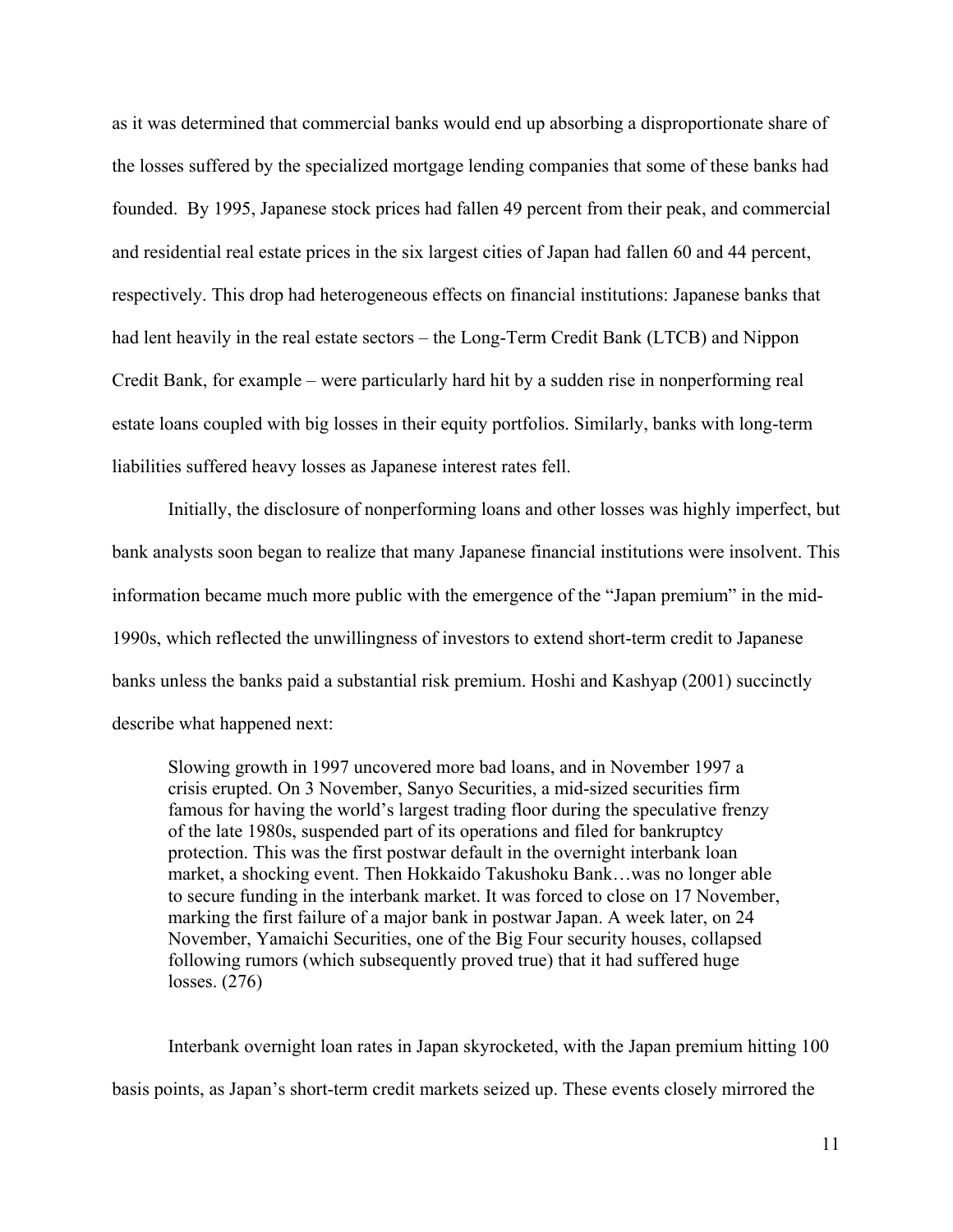collapse in interbank liquidity markets in the US. As Peek and Rosengren (2000, 2005) convincingly document, in the massive credit crunch that followed Japanese banks were reluctant to provide new loans. With \$50 billion in bad loans, the LTCB, the ninth-largest bank in the world, had to be nationalized by the end of 1998 (Tett (2004) p. xi).

As the discussion has made clear, there are important similarities between Japan in the 1990s and the crisis of 2008. Both crises were initially caused by collapses in real estate prices that caused bad loans to spread from specialized mortgage lenders to banks and other financial institutions. In both, the proximate cause of the crises came from defaults in markets used by banks to secure short-term funds: Sanyo's default in the Tokyo interbank market in Japan and, more recently, Lehman's default in the money market. And, as we will document next, there also was a dramatic decline in Japanese exports akin to what we saw in 2008.

## **4. Evidence from Data on Firm-Level Exports**

Our sample of firms is drawn from the Development Bank of Japan (DBJ) database of unconsolidated corporate reports. Between 1986 and 1999, the DBJ collected data on exports and loans for every firm listed on a stock exchange. The 600–700 manufacturing exporters in our sample, on average, accounted for 80 percent of all Japanese merchandise exports over this time period. In general, the Japanese fiscal year runs from April in year *t* until March in year *t*+1, with the accounting year of 82 percent of firms ending in March and 10 percent of firms ending in November or December. Figure 2 shows how well changes in exports of our sample of firms track those of the overall economy. In this figure, we plot the aggregate export data from the Ministry of Finance, which is on an April–March basis, with the aggregate export data in our sample of firms. As the figure shows, aggregate export growth computed from our sample of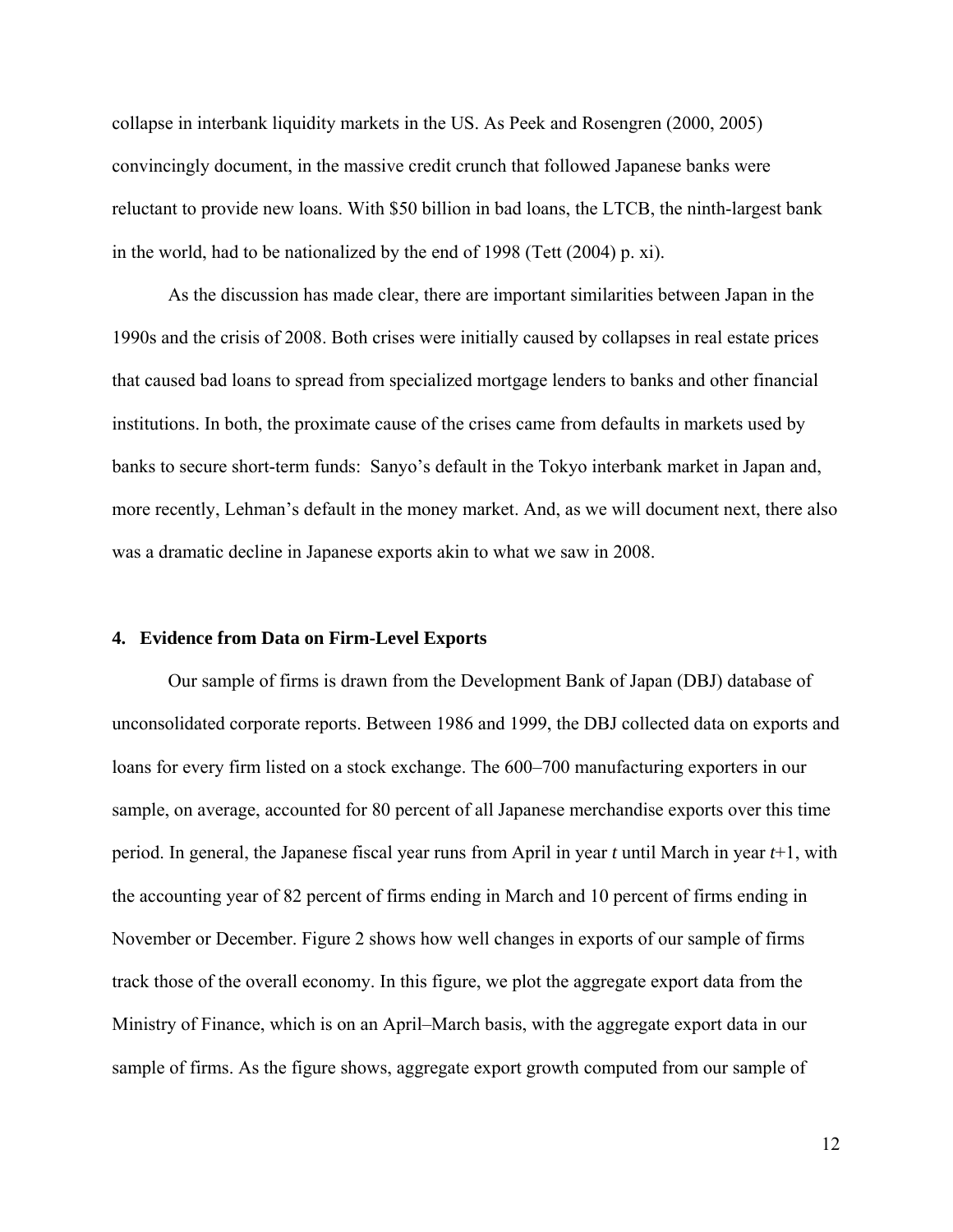firms follows Japanese exports from official sources quite closely. This suggests that our data are likely to capture any aggregate movements in Japanese exports.

In order to identify which financial institutions are providing these firms with trade finance, we supplement the DBJ data with data obtained from the *Japan Company Handbook,* which provides information on each firm's reference banks. These banks, listed in order of importance, handle most of the firm's transactions. For each firm in the sample, we write down its main "reference bank." In cases where a firm's main bank was a regional bank, and therefore probably not active internationally, we identified the bank most likely to provide trade finance as the first large commercial bank on the list of reference banks.<sup>6</sup> Although listed Japanese firms often deal with multiple banks, it is generally agreed that the main bank identified in this manner is the bank that typically handles the firm's payment settlement accounts and foreign exchange dealings (see Aoki, Patrick, and Sheard (1994)). Nevertheless, we examine alternative ways of identifying the main bank in the robustness section.

Our next task is to measure the health of banks. The major problem we face is that during the 1990s Japanese banks employed a wide variety of techniques to hide losses on their balance sheets. As a result, Peek and Rosengren (2005) argue that stock returns are much better measures of bank health than standard capital adequacy ratios, and we follow their suggested methodology.<sup>7</sup> For each main bank, we computed the monthly market-to-book value as the

 $\overline{a}$ 

 $6$  We defined the set of internationally active banks as Japan's "city banks" plus a few other prominent banks, giving us a sample of 20 banks: Dai-Ichi Kangyo Bank, Sakura Bank, Fuji Bank, Bank of Tokyo-Mitsubishi, Asahi Bank, Sanwa Bank, Sumitomo Bank, The Daiwa Bank, Tokai Bank, Taiyo-Kobe Bank, Saitama Bank, Industrial Bank of Japan, Long-Term Credit Bank, Hokkaido Takushoku Bank, Kyowa Bank, Kyowa-Saitama Bank, Mitsui Bank, Mitsui-Taiyo-Kobe Bank, Mitsubishi Bank, and the Bank of Tokyo. Because of bank mergers, there is a maximum of 15 banks in any one year in our baseline regressions.

<sup>&</sup>lt;sup>7</sup> Peek and Rosengren (2005) argue that "it is widely believed that Japanese bank capital ratios are substantially overstated…. For example, Bank of Japan Governor Masaru Hayami told Parliament that the capital ratios of Japanese banks in March 2001 would have been only 7 percent rather than the reported 11 percent had they been held to the U.S. standards of capital adequacy. An even lower, and likely more prudent, estimate of the state of capitalization of Japanese banks is that the reported 10-percent capital ratios of the big banks represent a capital ratio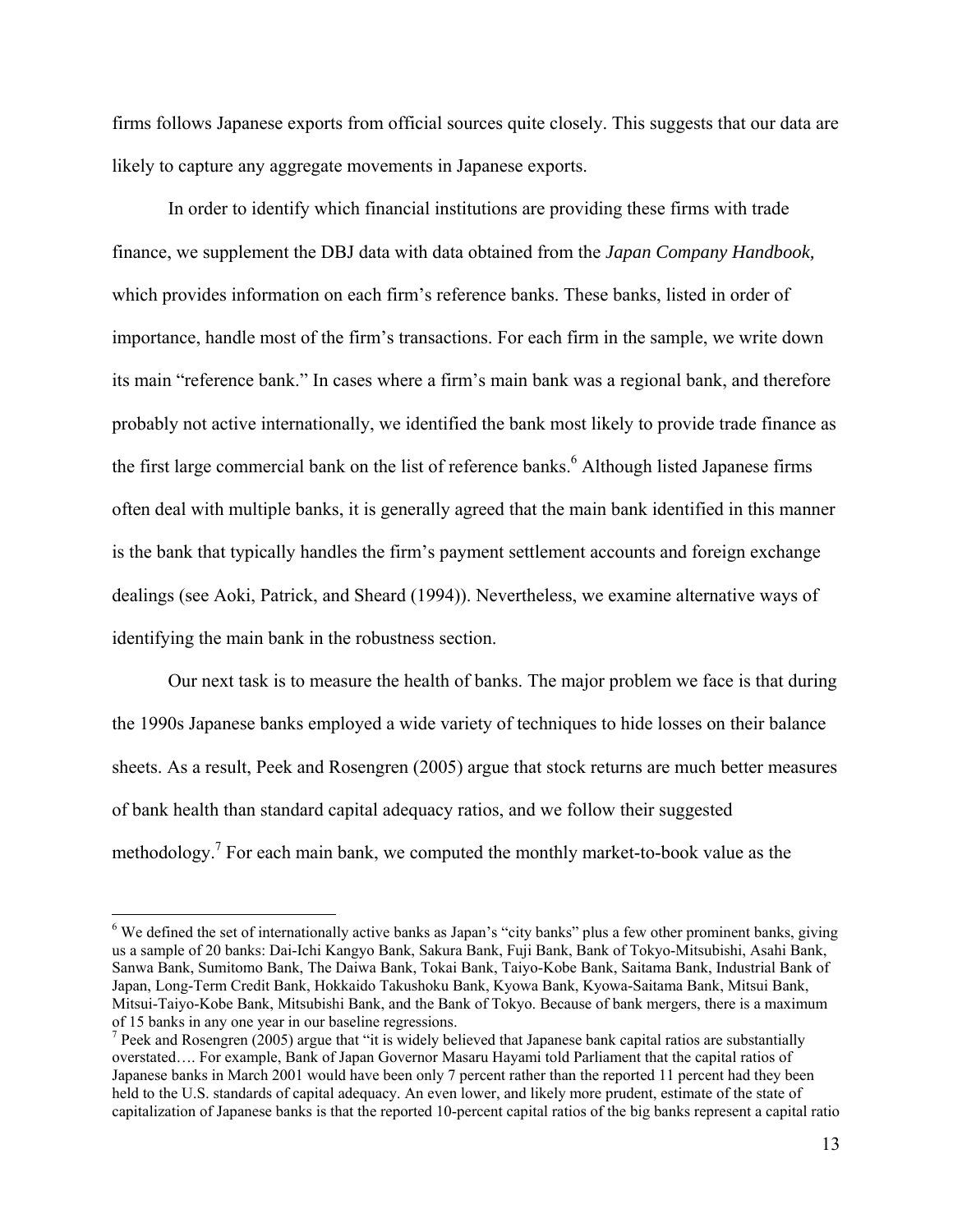average monthly share price multiplied by the number of shares outstanding and divided by the book value of its equity. We define the log change in the market-to-book value as the 12-month log difference of this number. All these data were taken from the Pacific Basin Capital Markets database.

Ultimately, we will examine whether changes in the market-to-book value affect future export performance. For that purpose, it is useful to define the lagged change in bank health as the lagged log change in the bank's market-to-book value over the 12-month period before the close of the company's books. This approach lets us examine whether a collapse in the market value of a bank in one year is associated with slower export growth in a subsequent fiscal year. For example, if a firm's fiscal year ends in March, we would examine whether the change in the market-to-book value of its main bank between March of 1997 and March of 1998 was associated with slower growth in exports from fiscal year 1998 to fiscal year 1999.

Figure 3 shows the dispersion in our measure of bank health over the course of our sample. We portray only the data for March-on-March changes because most of the firms in our sample close their books in that month and this keeps the figure less cluttered. The line indicates the log change in the median market-to-book value in our sample of main banks. As the figure shows, the typical bank saw its market value rise dramatically in the bubble years and fall sharply as nonperforming loans accumulated in the 1990s. The worst years for Japanese banks were 1992 (the year after land prices peaked and the first wave of bank failures began) and 1997 (as Japan was wracked by another series of bank failures). Interestingly, if we compare figures 2

of only about 2 percent once the public funds injected into the banks, the value of deferred taxes, and the 'profits' from the revaluation of real estate holdings are subtracted from the banks' capital…. *To the extent that analysts are able to penetrate the veil of reported capital and nonperforming loan ratios, widely viewed as deviating substantially from the true extent of bank problems, stock returns should reflect the best estimates of bank health* [emphasis added]."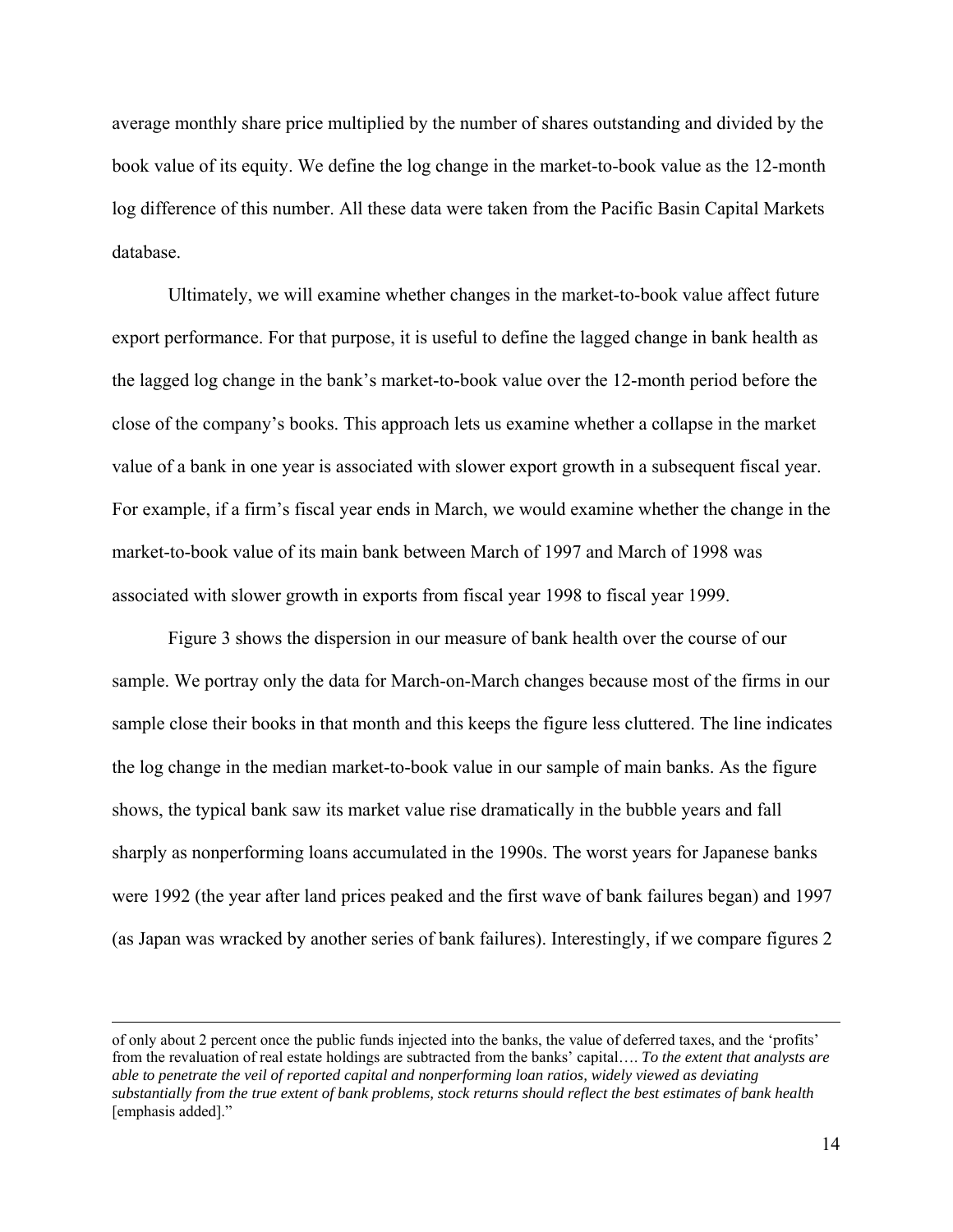and 3, we see that both these years were followed by negative export growth.<sup>8</sup> What is critical for our study, however, is the heterogeneity in the returns of different banks. In most years, the difference between the bank with the highest return and the bank with the lowest return was approximately one-half log unit, which suggests that, in the typical year, some banks had returns that were 65 percentage points higher than others. In other words, the real estate crash did not affect all banks equally, and there were enormous differences in bank performance. We will exploit this cross-bank variation in how nonperforming loans affected different banks in our identification strategy.

 If exports are credit sensitive, then one should expect to see a relationship between the health of the institution most likely to provide the firm with trade finance and the export behavior of the firm. Obviously, a large number of other factors are related to export growth. However, most of these – industry demand, factor endowments, exchange rates, and factor prices, for example – can be thought of as common to all exporters within an industry at a moment in time. We therefore include industry-year dummies in our specifications to eliminate any bias arising from these sources. $9$  Our basic estimating equation is:

(1) 
$$
\Delta \ln \left( \text{Exports}_{\text{fit}} \right) = \alpha_{it} + \beta \Delta \ln \left( \text{MTB}_{\text{fit-1}} \right) + \varepsilon_{\text{fit}},
$$

 $\overline{a}$ 

where Exports<sub>fit</sub> corresponds to the exports of firm f in industry *i* at time *t*, MTB $_{fit}$  is the marketto-book value of the main bank for that firm, and all Greek symbols are parameters to be estimated. Our identification strategy, then, is based on how the export growth of firms within a narrowly defined industry in a particular year varies with the health of the banks providing those firms with trade finance.

<sup>&</sup>lt;sup>8</sup> The low export growth in 1987 is probably associated with a dramatic appreciation of the yen in 1986.

<sup>&</sup>lt;sup>9</sup> The DBJ data divide manufacturing into 108 sectors, which comprise our industry dummies. All standard errors are clustered at the bank level.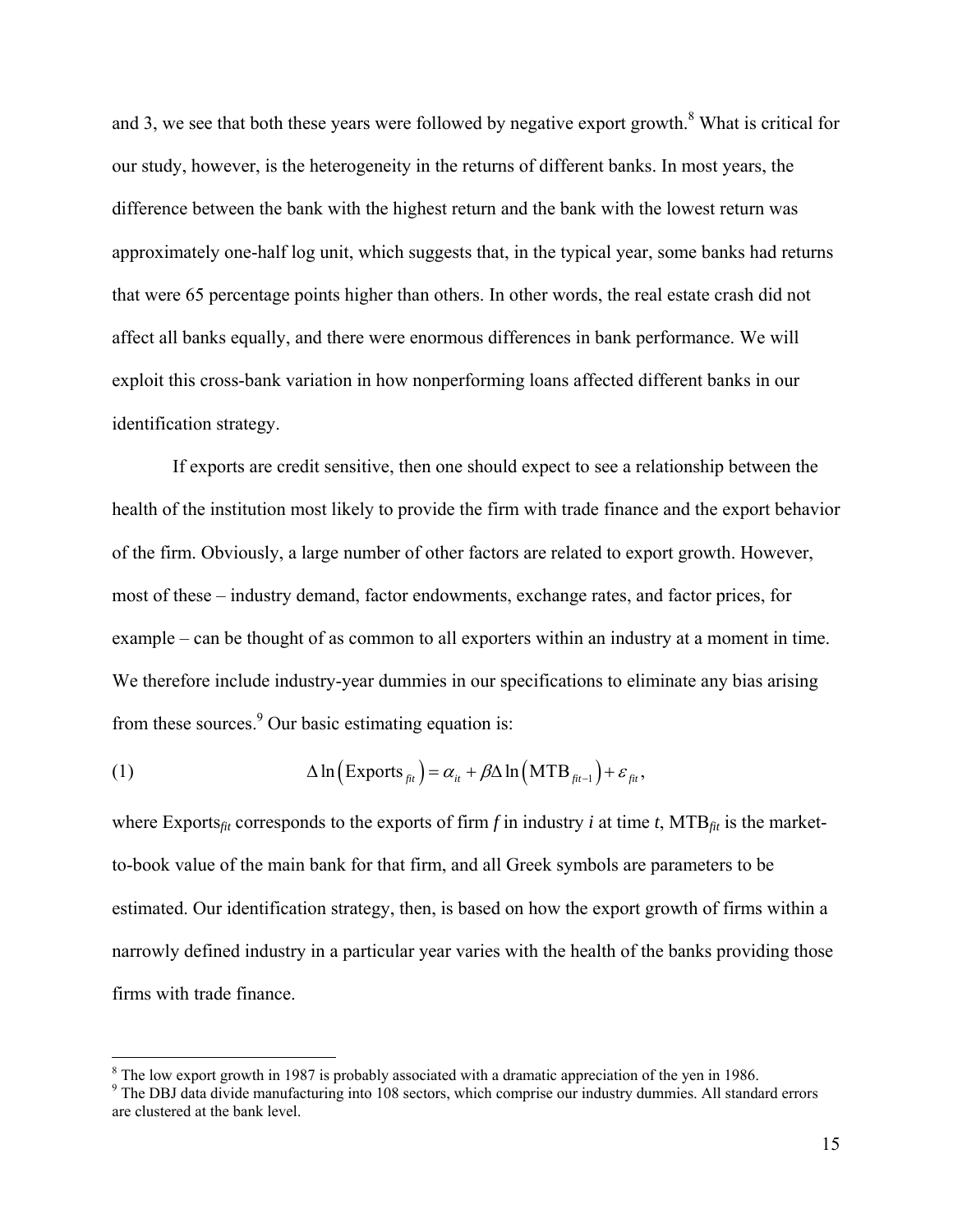Table 1 presents the results from these regressions. We drop firms whose export growth is in the top and bottom one percentile.<sup>10</sup> The first two columns present regressions of the change in log exports on the lag change in the log market-to-book value of the bank most likely to be supplying trade finance. In the first column, we report results with year dummies, and in the second column, we report results with industry-year fixed effects. The estimated coefficient with industry-year dummies is about 0.08, which means that when a firm's main bank suffered a 30 percent decline in its market-to-book value, the firm's annual exports declined 2.7 percent.

In column 3 of table 1, we check whether we have the correct lag structure in the change in the market-to-book value. The results indicate that a change in the market-to-book value from, say, December 1996 to December 1997, will affect export growth from the calendar year 1997 to 1998. Thus, the fall in exports occurs in the year following the slump in bank health. Column 3 shows that a two-period lagged change in market-to-book value has no effect on exports.<sup>11</sup> All the effects appear to be contained within the year following the change in bank health. This implies that the effects of a decline in bank health are short term, as one would expect if a decline in bank health immediately led to a decline in the ability of the bank to raise financing.

An important part of our argument supporting a link between the financial sector and exports is that exporters depend on trade finance to make sales abroad because of the greater risks associated with exporting coupled with the higher need for working-capital financing. In order to test whether we have identified an export-specific effect or merely a general effect applicable to all sales, we replaced the dependent variable with the log change in domestic sales for the same sample of firms in column 4 of table 1. This sample includes all firms that exported at any time during the sample period − in 10 percent of the observations domestic sales account

 $\overline{a}$ 

 $10^{10}$  Including these outliers tends to magnify the effect of bank health on exports.  $11$  The contemporaneous change in market-to-book value is also insignificant.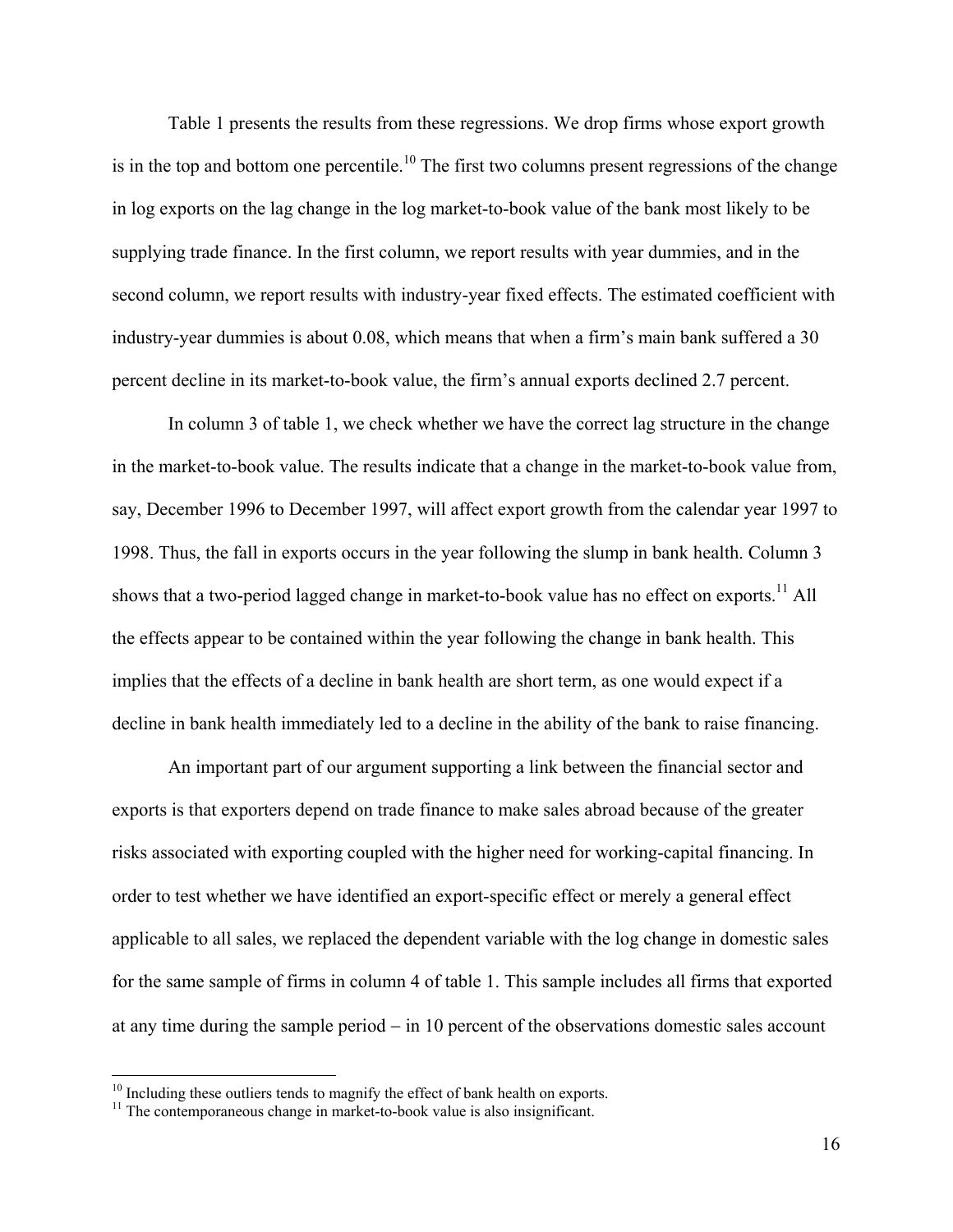for 100 percent of the firm's total sales and the median share of domestic sales in total sales is 88 percent. As the table shows, firms whose main bank became unhealthy tended to sell less in the domestic market, but the effect is much smaller than the effect on exports.<sup>12</sup> The results in columns 2 and 4 indicate that the decline in the health of the bank providing trade finance causes exports to decline about 5 times more than domestic sales. In column 5 we replace the dependent variable with the log change in the ratio of exports to domestic sales. The results clearly show that the export to domestic sales ratios of firms fell after the health of banks supplying trade finance declined. This strongly suggests that these results are driven by the additional financing needs of exporting relative to selling domestically *even within the same set of firms*.

One potential concern about this methodology is that there may be an endogeity problem either through reverse causality, if export performance were driving bank performance, or through an omitted variable that might be affecting both bank health and a firm's exports. Column 5 in Table 1 suggests that it is highly unlikely that our results are being driven by reverse causality as it seems implausible to argue that the health of a bank would be systematically related to changes in a borrower's export to domestic sales ratio. Nevertheless, in Table 2 we implement a number of additional robustness checks to show that endogeneity is not driving the results.

There may be some correlation between changes in exports and changes in a bank's market-to-book value that we have not considered. For example, if changes in contemporaneous exports are correlated with changes in a bank's market-to-book value and changes in exports are serially correlated, we might observe a spurious correlation. To check that persistence in export growth is not driving the results, we included a lagged dependent variable in column 1 and show

 $\overline{a}$ 

 $12$  We dropped observations where domestic sales growth is in the top and bottom one percentile. Including these outliers leads to an insignificant positive effect of bank health on domestic sales.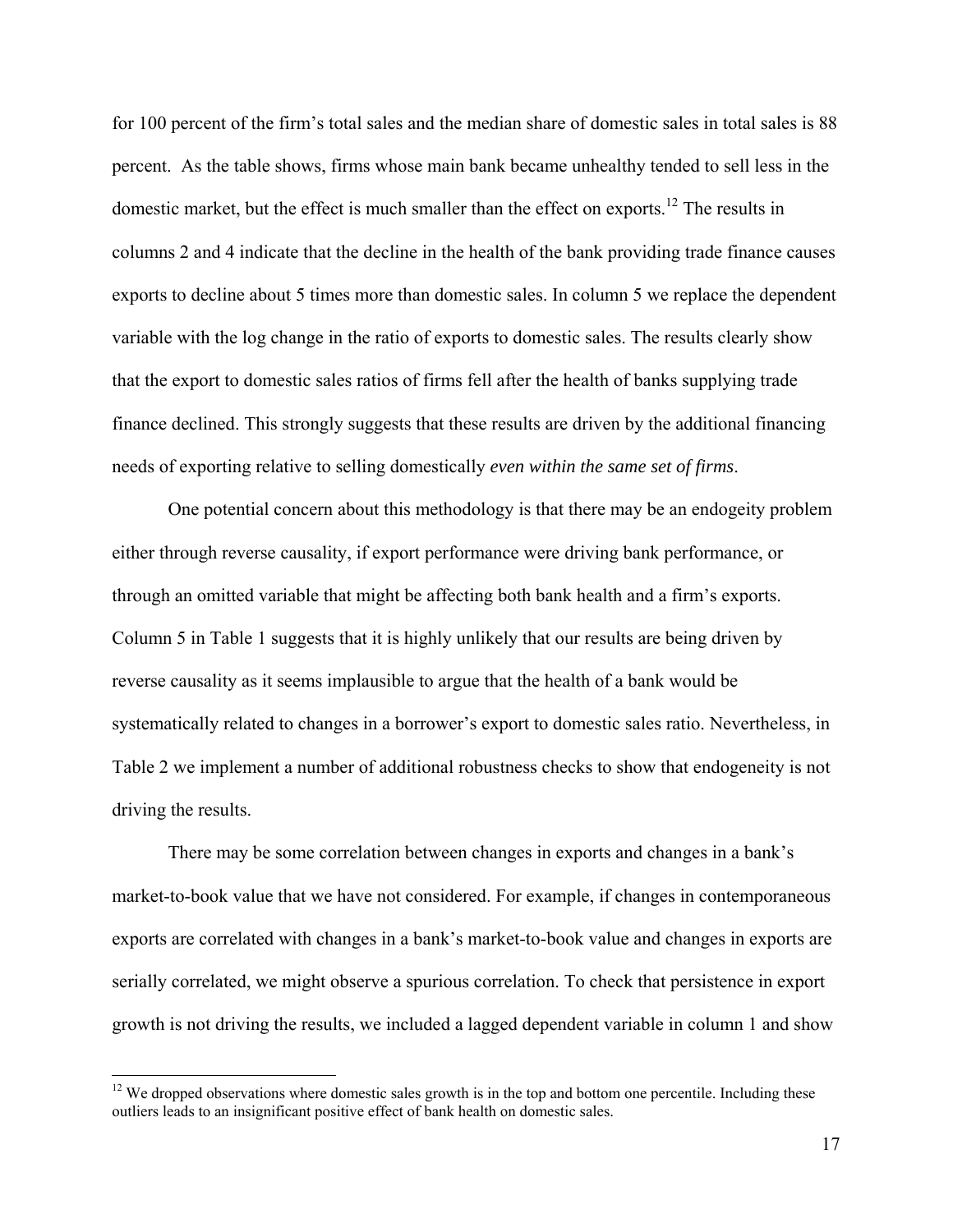that the coefficient on the market-to-book value remains unchanged. This indicates that even if one believes in a contemporaneous correlation between a firm's exports and a bank's health, that correlation cannot be driving our results. Instead, a deterioration in bank health is leading to a future decline in exports that is independent of what is happening to contemporaneous export growth. In principle, it is possible that bank health may be correlated with other firm performance variables. Although we have argued that it is highly unlikely, we check that our results are robust to this possibility by following Klein, Peek, and Rosengren (2002) and include lagged firm performance measures other than exports in the second column. We include the oneperiod lag change in a firm's log total assets and the lagged change in a firm's log total profits, measured as the ratio of net income to assets. The coefficient on total assets is positive and significant whereas the coefficient on profits is insignificant. Moreover, the point estimate on the change in the market-to-book value is unaffected by the inclusion of these measures of firm performance. Another omitted variable issue could arise if exposure to countries hit by the Asian crisis such as South Korea simultaneously affected a bank's health and a firm's exports. To ensure this is not driving our results, we reestimate equation (1) for the pre-crisis years up to 1996 and see from column 3 that the estimates remain unchanged.

Finally, an endogeneity problem might arise if lower export levels affect bank balance sheets. If a firm exports less, the bank will earn less money on its trade finance contracts, and therefore the bank's profits will be lower. To get some sense of a main bank's exposure through this channel, we can multiply the typical spread on an export credit contract (reported to be around 20 basis points) by the volume of firm exports times the typical duration of a trade credit contract (0.25 years). If we deflate this number by the market value of the bank, we can get a sense of how much the stock price of a bank would move if the firm stopped exporting and hence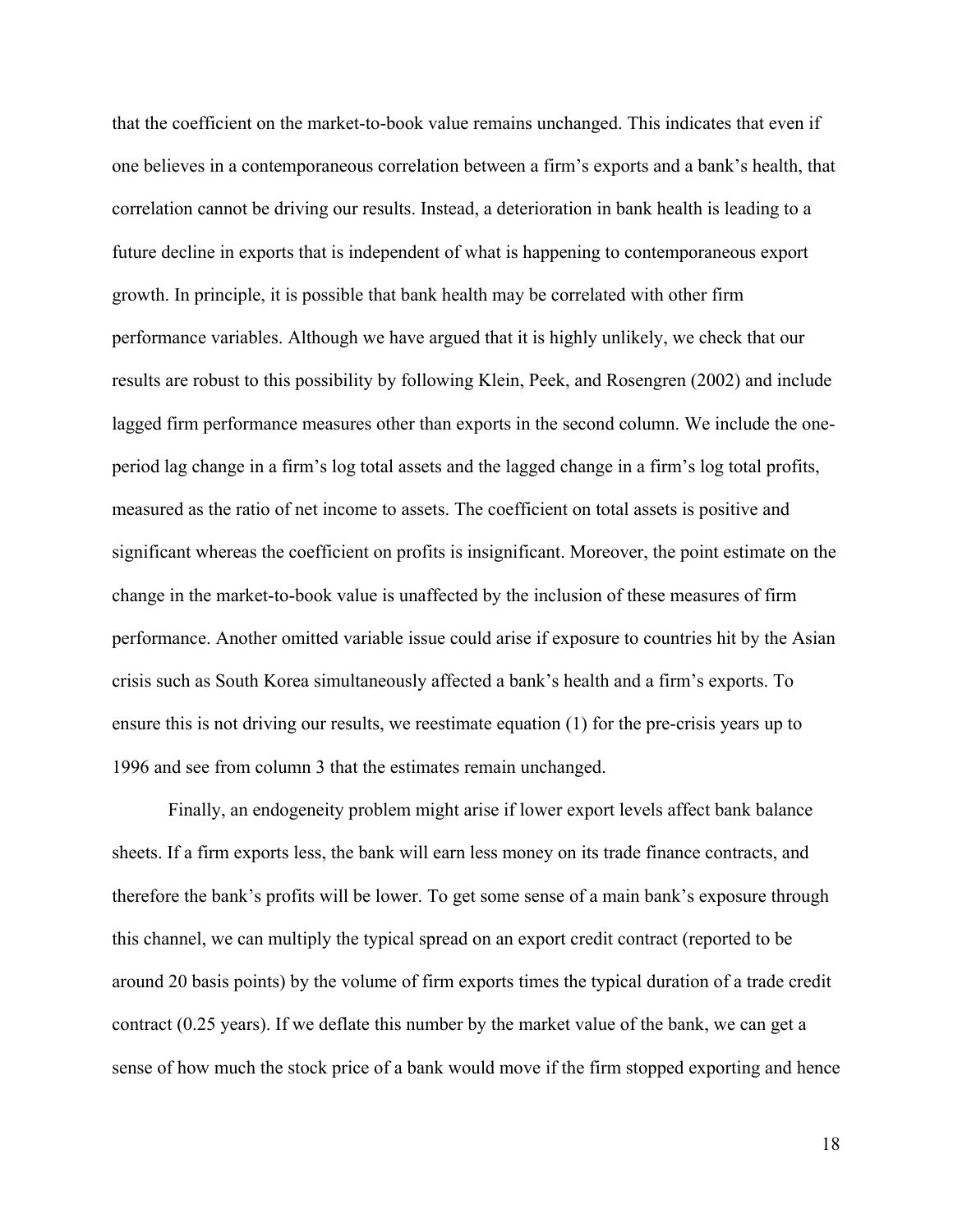the firm's demand for export financing fell to zero in that year.<sup>13</sup> In this case, the median implied movement in stock prices is only  $6.4*10^{-5}$  percent. This suggests that the observed export growth rates of a firm could have only a minuscule impact on the stock price of the typical bank supplying trade finance.<sup>14</sup> Although this calculation shows that a typical exporter has no effect on the bank's health, one could argue that a bank might be associated with many bad performing firms, thus in aggregate their bad performance could be driving the deterioration in a bank's health. To check this, we construct an instrument that takes this potential loss in profits into account. The instrument is the change in the market to book value adjusted by subtracting the present discounted value of all future export finance profits (assuming the current level of exports continued forever) from market value, using a discount rate of 5 percent. This instrument can be thought of as the market-to-book value that would obtain based on all of the bank's operations except for its export finance-related ones. Column 4 shows that the instrumental variables estimation does not change the point estimates in the exports equation, and column 5 shows that instrumenting also leaves the results on the ratio of exports to domestic sales unchanged. These results strongly suggest that it is the deterioration in the bank health that caused exports to fall by more than domestic sales.

In table 3, we show that the results are robust to alternative bank-matching methods and to different measures of bank health. Other researchers have used the bank providing the largest loan to a firm as the means of identifying the main bank. In order to examine the sensitivity of

 $\overline{a}$ 

<sup>&</sup>lt;sup>13</sup> We decided to do this calculation for 1993, the midpoint of our sample.

 $14$  In principle, a bank's profits could also be affected through firm default. If a decline in exports is associated with a greater probability of bankruptcy, a bank's share price might decline when a firm's exports decline. However, the bankruptcy rate of listed companies is extremely low, at less than 0.1 percent per year over our sample period (see Xu and Zhang (2009)). The trouble experienced by Japan's banks in the 1990s was driven by the collapse in asset prices due to the 80 percent decline in stock and land prices.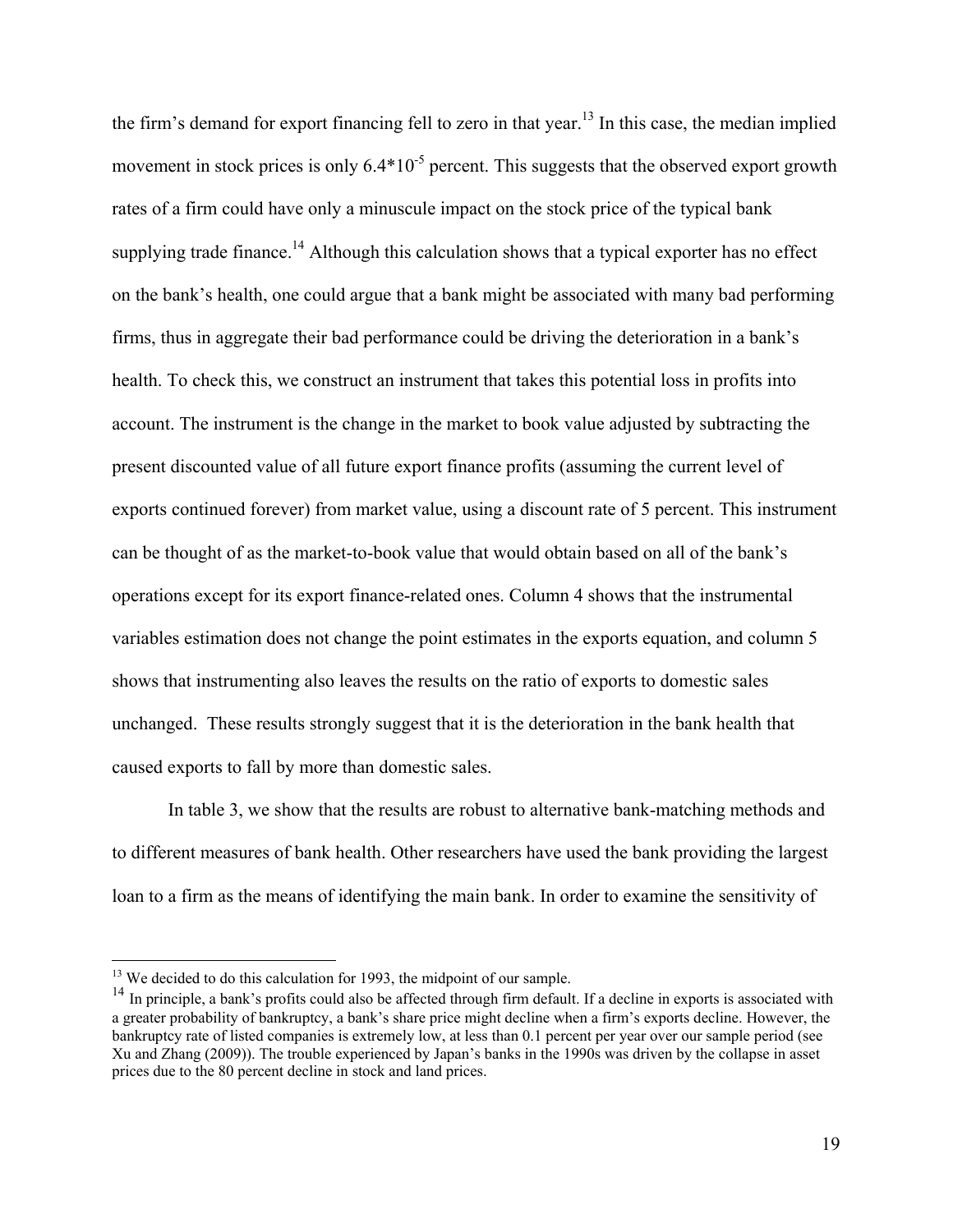the results to our method of matching firms and banks, we identified the main bank as the largest lender to the firm among "city banks," that is, commercial banks. Because Japanese city banks are known to be involved in trade finance, firms that borrow heavily from city banks are likely to obtain trade finance from them as well. In the first column of table 3, we identify the main bank as the city bank providing the largest loan to each exporter.<sup>15</sup> Then, in column 2, we rerun the regression identifying the main bank as any first-listed reference bank in the *Japan Company Handbook*, even if it is a regional bank, expanding the sample of banks from 15 to 43. The results are not qualitatively different from those in our baseline specification, indicating that other reasonable methods of identifying which bank handles most of the firm's trade finance transactions seem to yield similar results.

Our measure of bank health relies on share and equity values in the closing month of each accounting year. To address concerns that a particular month may be atypical, we define the market-to-book value in column 3 of table 3 as the average of the market-to-book value in the last three months of each accounting period, to smooth out any unusual fluctuations. We see that the results are robust to this alternative definition.

Another potential problem is that we use the same industry-year dummies for firms whose accounting years end in different months. This could potentially cause problems because not all the months fall within the same 12-month period. To make sure this variation is not causing a problem, we reestimated the baseline equation with only those observations in which the accounting year ends in March, and again we see that the results are robust (see column 4, table 3).

 $\overline{a}$ 

<sup>&</sup>lt;sup>15</sup> If there was no loan in a year, we used the main bank in the previous year. If there were no loans over the whole sample period, we dropped the firm from the estimation in this column.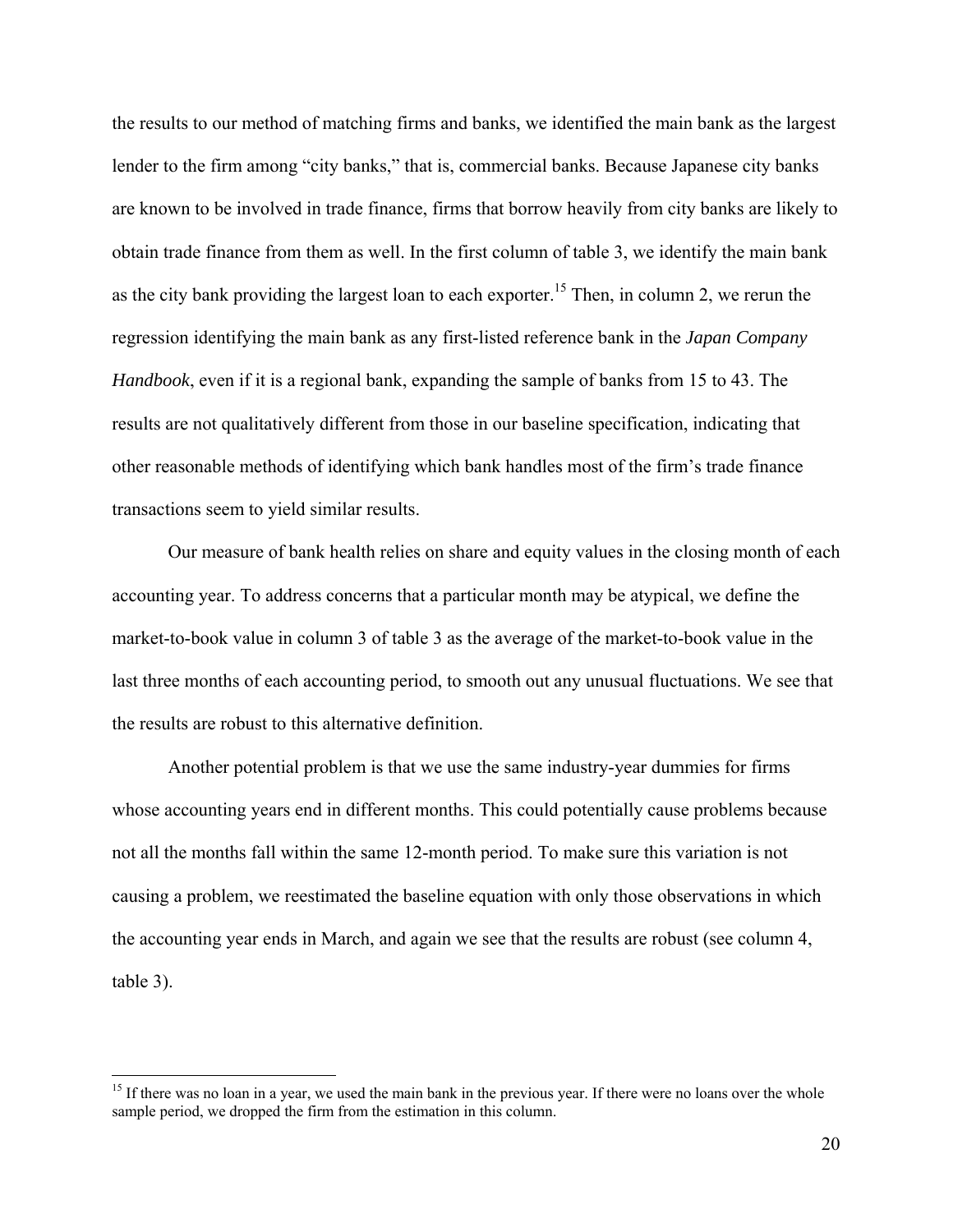In table 4, we address various sources of possible selection biases. It may be the case that more successful banks work with more successful exporters. This possibility would bias our results because banks with higher market-to-book value growth might be associated with firms with higher export growth on average. To guard against this potential problem, we include bank fixed effects in column 1. As we see, our results remain robust. The data suggest that the possibility of selection bias arising from strong banks choosing to finance strong exporters is remote. Numerous studies have found that main bank relationships tend to be extremely stable over time (Aoki, Patrick, and Sheard (1994), Yafeh (1995), and Hoshi and Kashyap (2001)). In order to show this in our data, we define "switchers" as firms that change their main banks when not forced by a bank merger. The results indicate that only 7 percent of our sample of firms changed main banks between 1987 and 1999. To test whether these switchers might be driving the results, we restricted our sample of firms to those that stayed with the same main bank throughout the sample period. We report the results from this exercise in column 2 of table 4. The results are unchanged from those with the full sample, indicating that whatever selection process is at work to link firms and banks, it is not driving our results.

Another selection issue arises from the fact that, by measuring bank health as the change in the log market-to-book value, we have no measure of bank health when banks fail and their share price goes to zero. This may be desirable because it is not clear that market-to-book values are relevant if banks are nationalized. To test whether our results are sensitive to this sample selection, however, we replaced our measure of bank health with the percentage change in market-to-book value. This measure is bounded below at -1 when a bank's share price goes to zero. The results in column 3 of table 4 are almost identical to those in our main specification,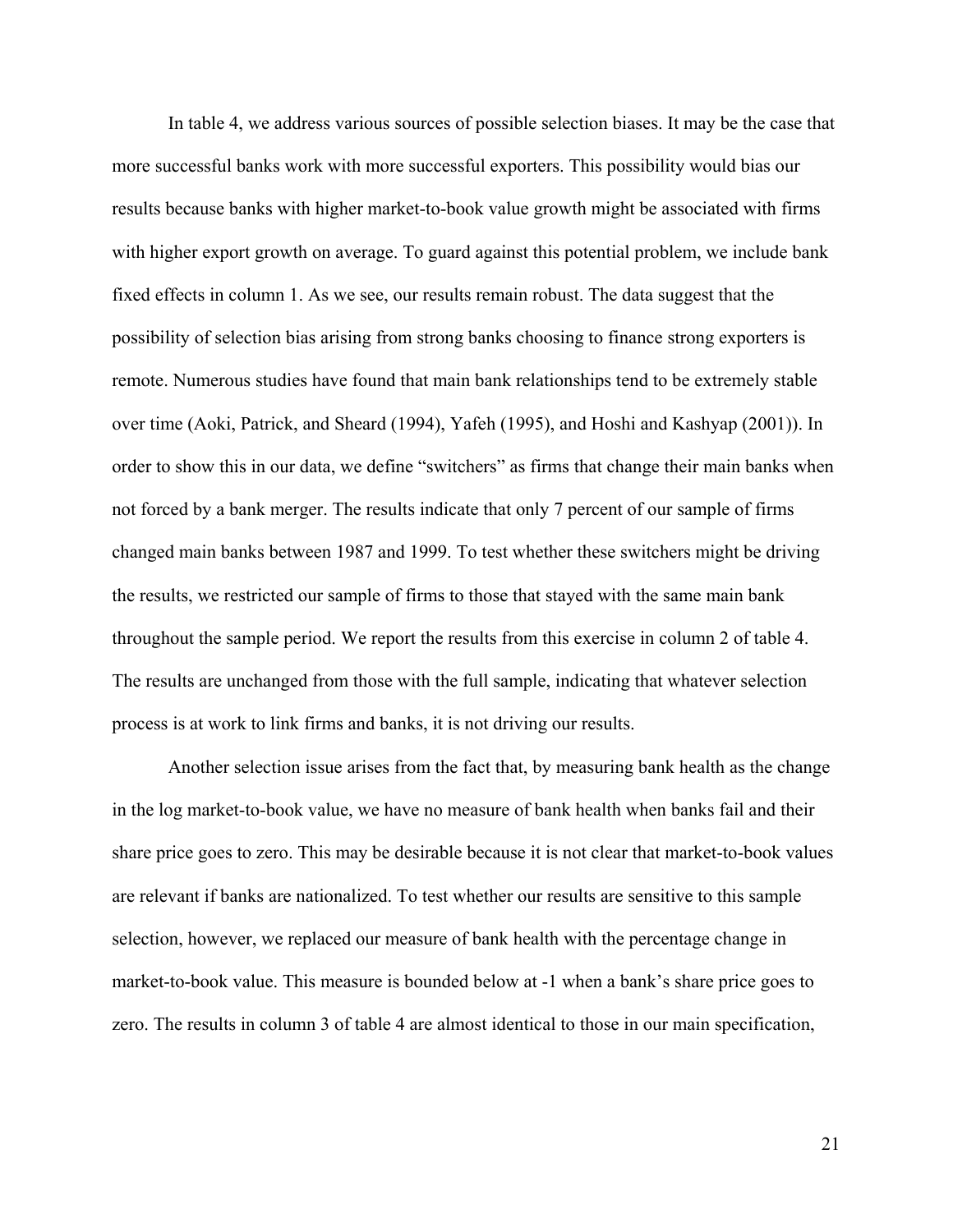indicating that the inclusion or exclusion of bank failures does not qualitatively affect our conclusions.

A final possible selection issue arises from firms that enter or exit the export market. Again, we have several reasons to believe, ex ante, that this factor will not be important for understanding our results. First, since the firms in our sample are all listed, they tend to be larger than the typical firm, and hence there is much less entry and exit than in samples drawn from census data. Second, it is hard to imagine that the inability to obtain short-term export financing from a *particular* bank would be a reason for a firm to alter a long-term decision about whether to enter an export market. Third, the inability of a firm to obtain export financing from a particular bank at a moment in time might cause a firm to lose some contracts, but it is unlikely that it would cause the firm to make the long-term decision to exit the export market altogether.

These arguments notwithstanding, we checked to see if our results were robust to the possibility that trade finance affected entry and exit by estimating a Heckman correction using maximum likelihood. We model the probability of being selected in the sample on the firm's productivity (as measured by the firm's value added per worker relative to the industry maximum each year, where the industry is defined at the three-digit level, comprising 52 industries),16 since high productivity is likely to induce entry and low productivity is likely to induce exit (see Melitz (2003)) whereas the level of value added per worker is unlikely to affect the growth in exports. We also include the log change in the market-to-book value of its main bank, year dummies to account for macro shocks, and bank fixed effects in the probit. The results of this selection equation indicate that the probability of exporting rises with productivity as one would expect, as seen in the bottom part of column 4 in table 4. The point estimate for the

<sup>&</sup>lt;sup>16</sup> We did not define the maximum productivity at the more disaggregated four-digit level because in many years and many industries there would be only one exporting firm, leading to a relative productivity measure equal to 1.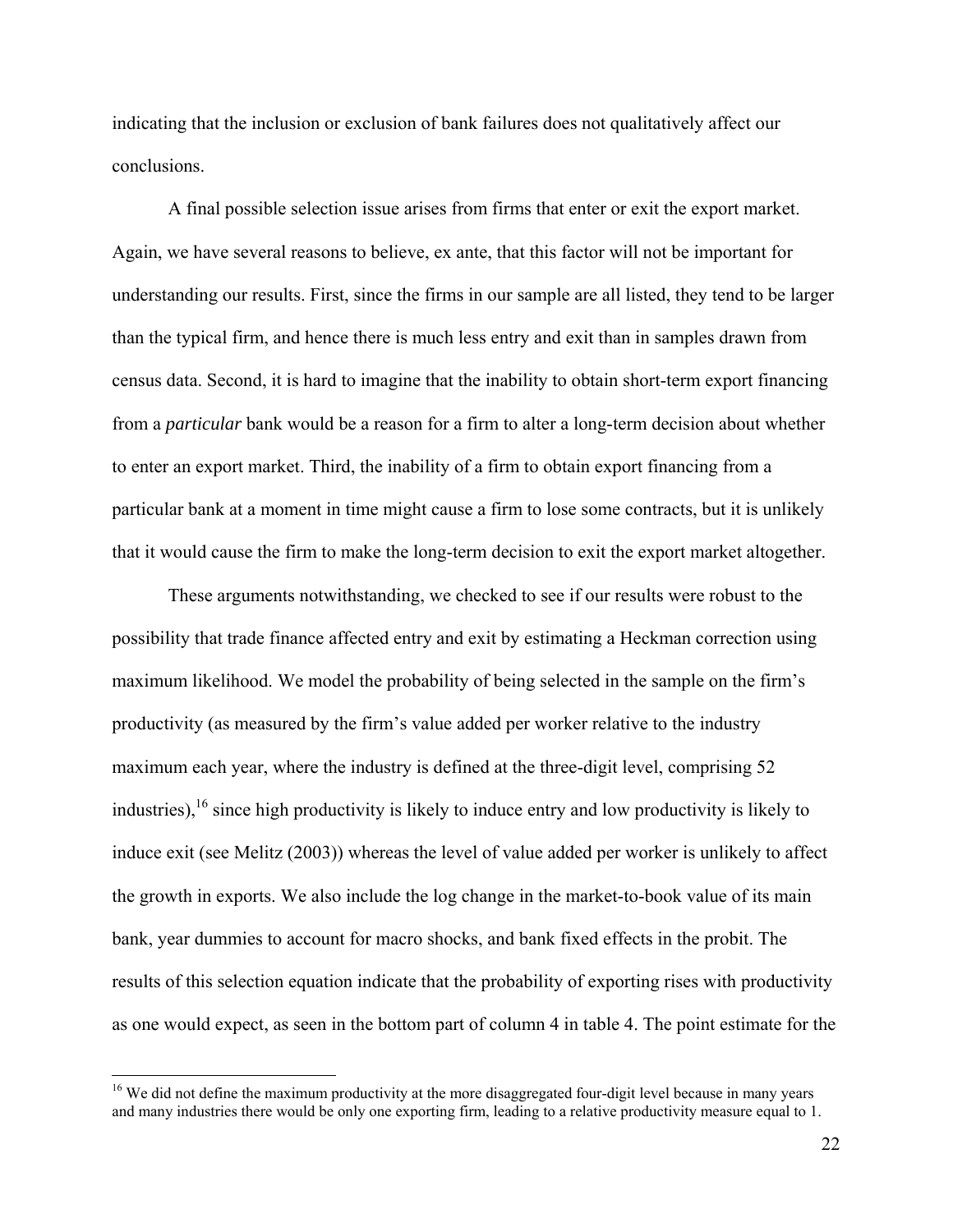coefficient on the change in the bank's market-to-book ratio in column 4, however, is almost identical to that in column 1 of table 4. Thus, selection into and out of exporting does not seem to be biasing our results. Similarly, the Heckman correction on the ratio of the log change in exports to domestic sales in column 5 of table 4 leaves the results unchanged.

Thus far, we have been largely concerned with the statistical significance and robustness of our results, but we have given scant attention to the economic significance. Our results can be thought of as the partial effect of a financial shock to banks on exports through the trade finance channel. Declines in bank health may have many additional impacts on exporting through channels that are captured in our dummies. For example, declines in bank health may be correlated with more general credit contractions, macro policies, and demand changes that could also affect exporting. Therefore, we need to emphasize that we can focus only on the direct impact of bank health on firm exports relative to the average within that industry and not on the total effects, which are likely to be larger.

Nevertheless, it is useful to get a sense of the magnitudes of our estimated changes relative to the aggregate changes in exports. As figure 2 illustrates, the banking crisis of 1997–98 coincided with a substantial decline in Japanese exports in 1998. As the Japanese banking crisis intensified, the Nikkei index of all bank stocks fell by 35 percent or 0.43 log units between December 1996 and December 1997. That decline was followed by a very sharp drop in Japanese exports. Between calendar year 1997 and calendar year 1998, real Japanese exports fell 10.5 percent. Multiplying this log change by the estimated coefficient on bank health in the Heckman correction specification (table 4, column 4) gives us an implied reduction in exports due to financial shocks of 3.3 percent – about one-third of the aggregate drop in exports.<sup>17</sup> Although macroeconomic factors obviously played an important role as well, our results indicate

<u>.</u>

 $17$  We obtain an estimate of similar magnitude when we examine the 1992 stock price decline.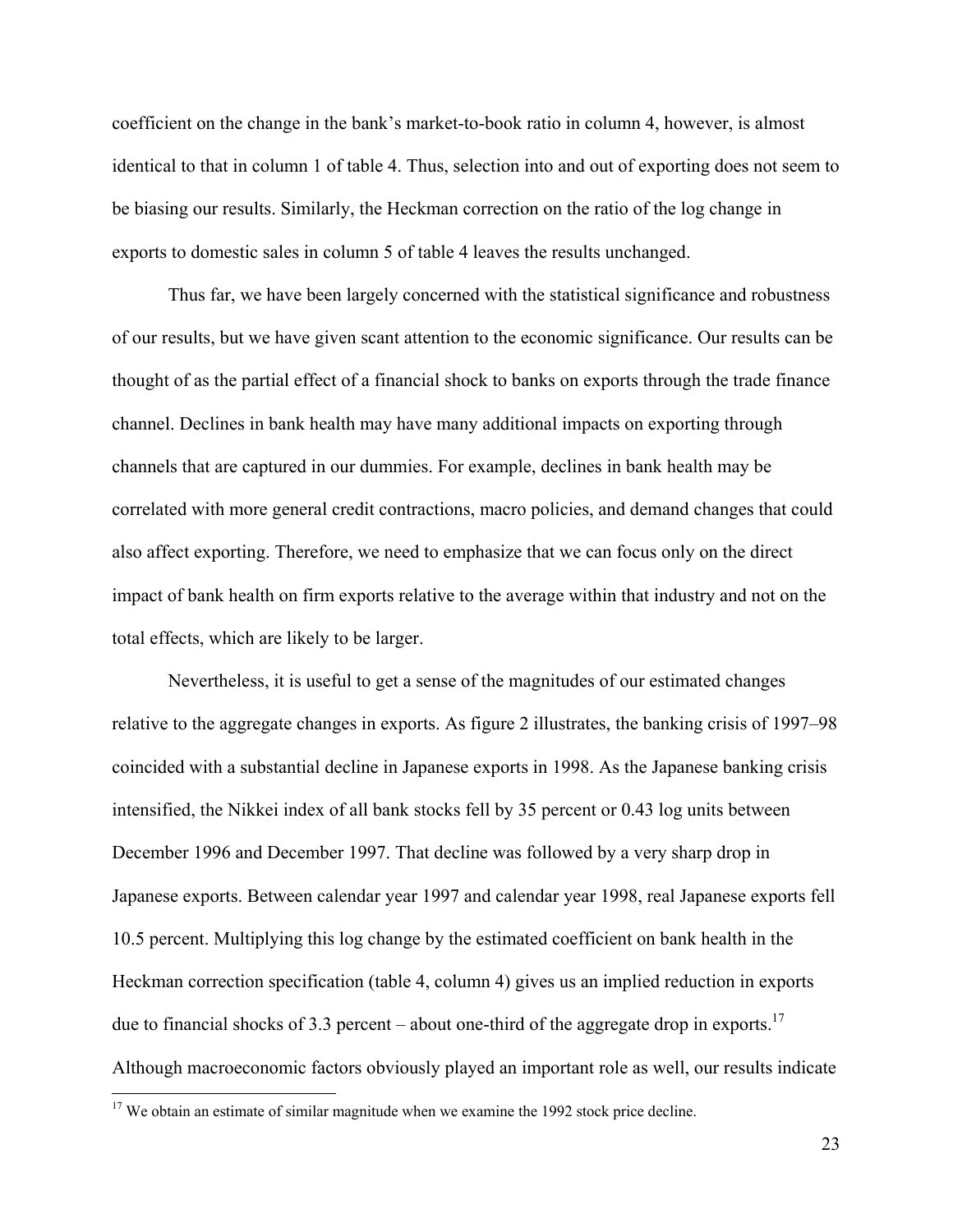that the partial effect of trade finance on exports identified in this paper can account for a large share of the aggregate decline. And the results in column 5 of table 4 confirm that exports were much harder hit than domestic sales by these financial shocks.

## **5. Conclusion**

 Traditional macro and trade models have not been able to explain why exports fall so much faster than domestic output during financial crises. This has created a puzzle regarding why exports might respond to financial crises differently than domestic output. We address this question by first providing a number of arguments explaining why one might expect exports to be more sensitive to financial sector shocks than domestic sales. In particular, the longer time lags associated with international trade make exporters more dependent on working-capital financing for their exports than for their domestic sales. The main contribution of our paper is that we test these hypotheses using matched bank-firm data that enable us to identify the transmission mechanism from the banks that supply firms with trade finance to the export behavior of those firms, thus overcoming the measurement and endogeneity issues that have plagued previous studies. Our paper is the first to establish a causal link from shocks in the financial sector to exporters that result in exports declining much faster than output during banking crises. The size of these bank-induced export declines are of sufficient magnitude to account for about one-third of the drop in Japanese exports that occurred during the Japanese financial crises in the 1990s. At the very least, our results establish an important link between exports and the health of banks in one of the world's largest economies. Since the evidence indicates that exporters in many countries are highly dependent on trade finance, these results suggest that financial shocks are likely to play important roles in export declines in other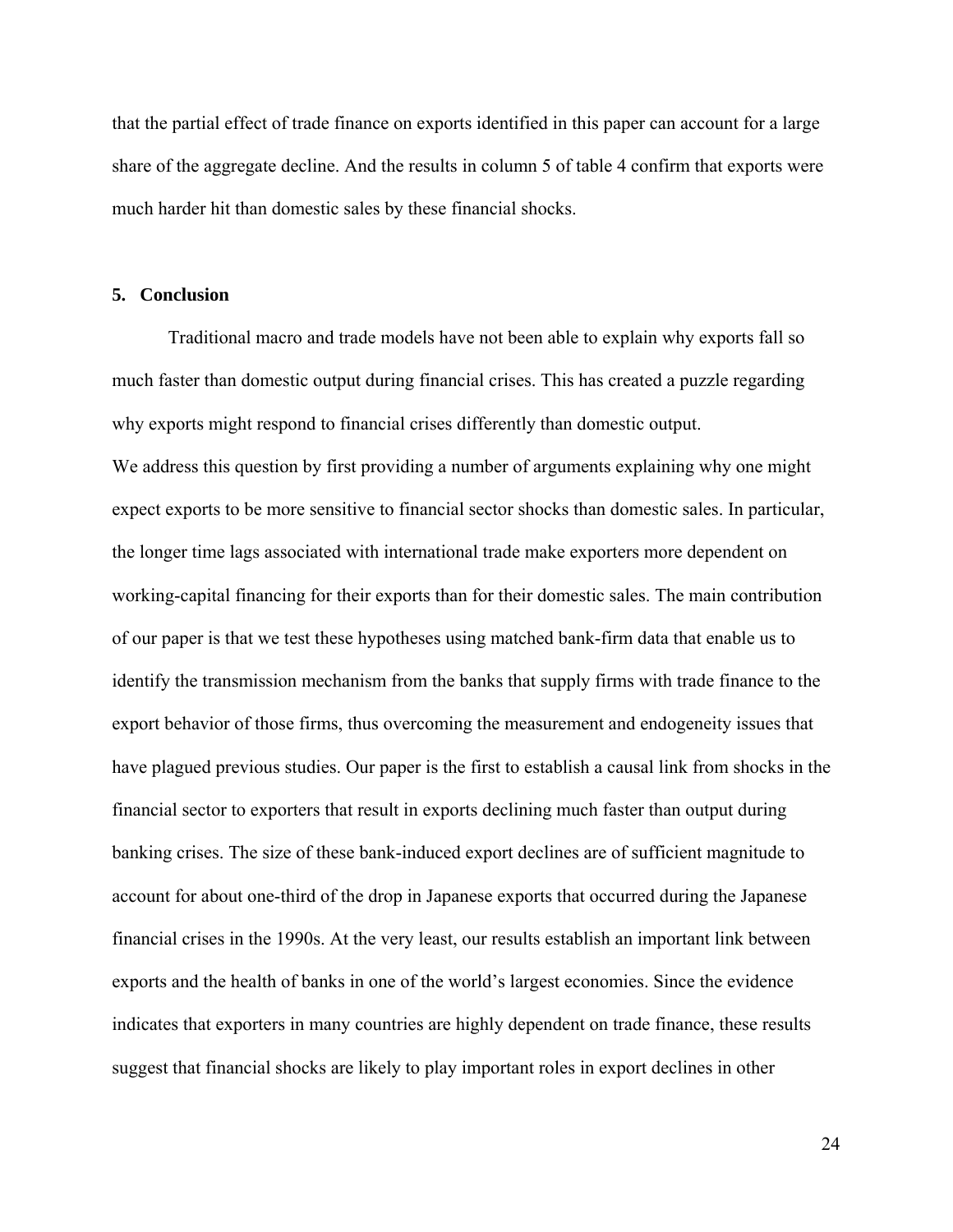countries as well. Moreover, in the 2008 world financial crisis when both the importers' and the exporters' financial institutions were likely compromised, one might expect even larger effects.

Our results have a number of implications for future research. First, they point to important links between the often separate fields of international trade and international finance. In addition, the important connections between exporters and their financiers may have particular relevance for countries that often suffer from financial crises. Finally, our estimates also provide strong support for an international financial accelerator that helps explain how financial shocks affect the real sector and are propagated internationally.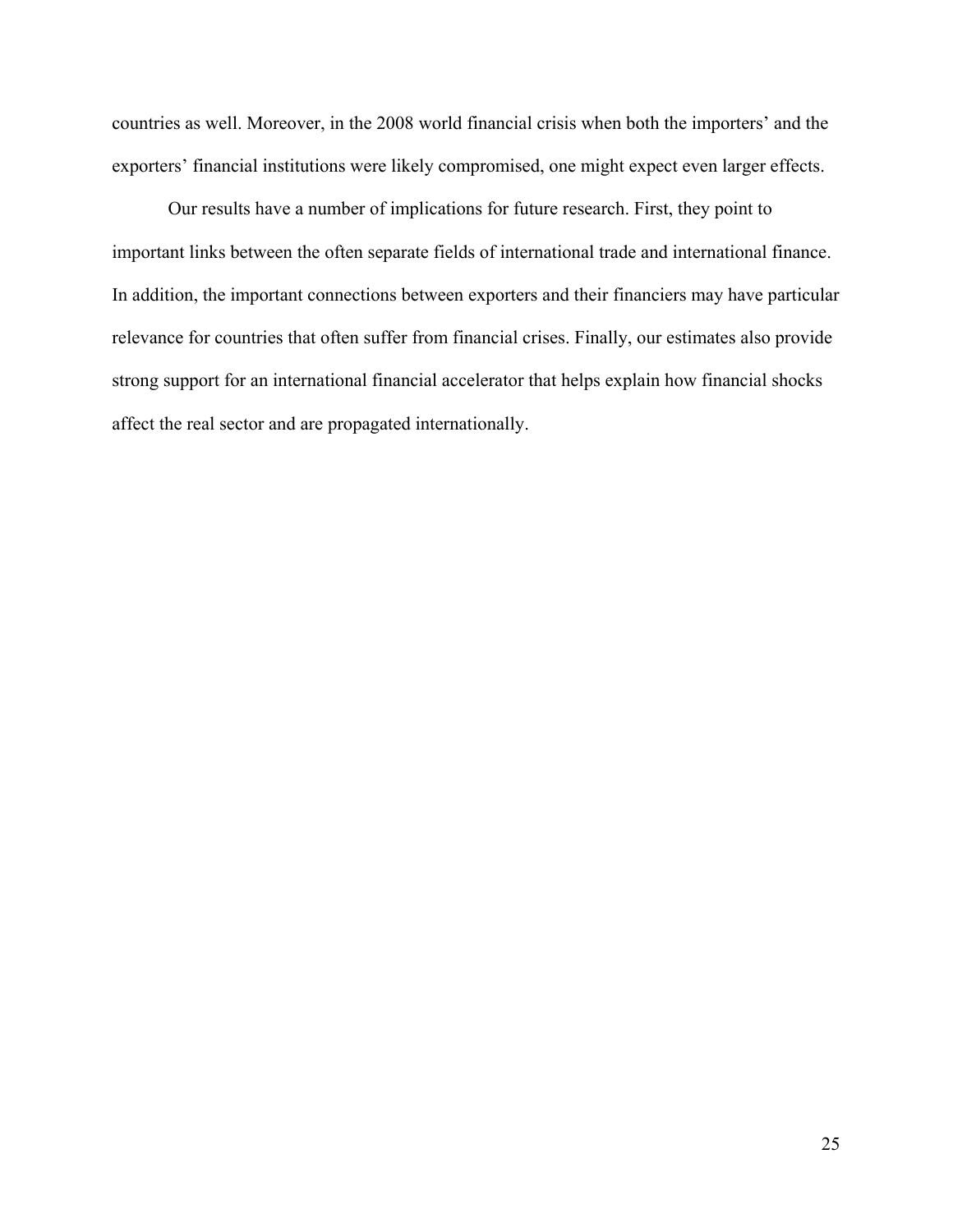## **References**

- Anderson, James E., and Douglas Marcouiller. 2002. "Insecurity and the Pattern of Trade: An Empirical Investigation." *Review of Economics and Statistics* 84 (2): 345–52.
- Aoki, Masahiko, Hugh Patrick, and Paul Sheard. 1994. "The Japanese Main Bank System: An Introductory Overview." In *The Japanese Main Bank System: Its Relevance for Developing and Transforming* Economies, ed. M. Aoki and H. Patrick. Oxford: Oxford University Press.
- Auboin, Marc. 2007. "Boosting Trade Finance in Developing Countries: What Link with the WTO?" Economics and Statistics Division Discussion Paper, World Trade Organization. Geneva:WTO.
- ----------. 2009. "Restoring Trade Finance: What the G20 Can Do." In *The Collapse of Global Trade, Murky Protectionism, and the Crisis: Recommendations for the G20*, ed. Richard Baldwin and Simon Evenett, London: Center for Economic Policy Research.
- Bank of Japan (1998) "Monthly Report of Recent Economic and Financial Conditions," January, http://www.boj.or.jp/en/type/release/teiki/gp/.
- Bekaert, Geert and Robert Hodrick. 2008. *International Financial Management* Ch 1. New Jersey: Prentice Hall.
- Berman, Nicolas, and Philippe Martin. 2009. "The Vulnerability of Sub-Saharan Africa to the Financial Crisis: The Case of Trade." Sciences Po.
- Bernanke, Benjamin S., and Mark Gertler and Simon Gilchrist. 1999. "The Financial Accelerator in a Quantitative Business Cycle Framework", Handbook of Macroeconomics, in J.B. Taylor and M. Woodford (ed.), Handbook of Macroeconomics, edition 1, vol. 1, Chapter 21: 1341-93, Amsterdam; New York and Oxford: Elsevier Science, North-Holland.
- Bricongne, Jean-Charles, Lionel Fontagné, Guillaume Gaulier, Daria Taglioni, and Vincent Vicard (2009) "Firms and the global crisis: French exports in the turmoil," Bank of France.
- Campbell, Douglas L., David Jacks, Christopher M. Meissner, and Dennis Novy. 2009. "Explaining Two Trade Busts: Output vs. Trade Costs in the Great Depression and Today." *Vox* (September 19), http://www.voxeu.org/index.php?q=node/3998.
- Chaney, Thomas. 2005. "Liquidity Constrained Exporters." University of Chicago, unpublished manuscript.
- Chinn, Menzie. 2009. "What Does the Collapse of US Imports and Exports Signify?" http://www.econbrowser.com/archives/2009/06/update\_on\_us\_ex.html , June 23.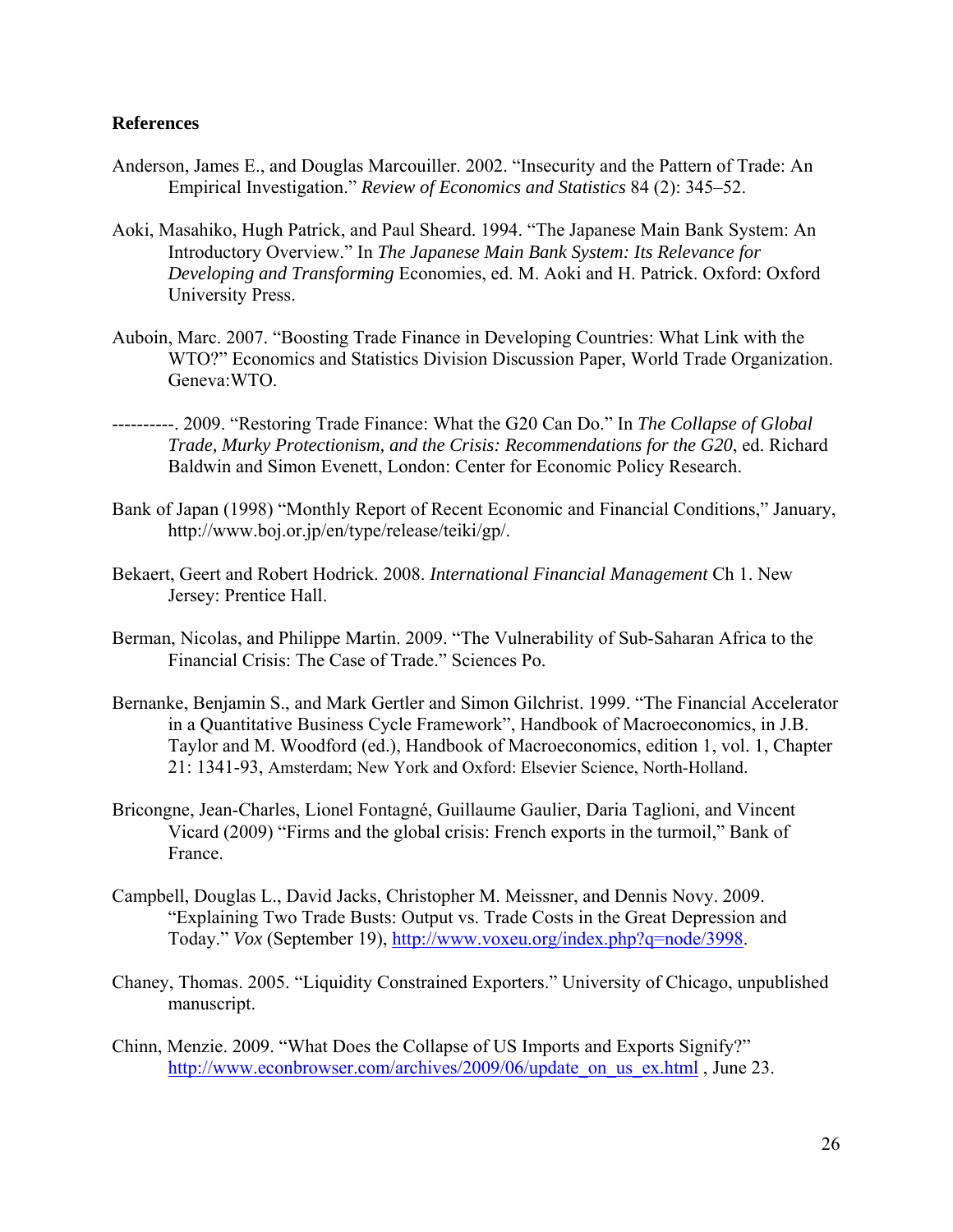- Djankov, Simeon, Caroline Freund, and Cong S. Pham. 2006. "Trading on Time." World Bank, Policy Research Working Paper 3909. Washington, D.C.: World Bank.
- Dorsey, Thomas. 2009. "Trade Finance Stumbles." *Finance and Development* 46(1): 18–19.
- Harrison, Ann, Margaret McMillan, and Inessa Love. 2004. "Global Capital Flows and Financing Constraints." *Journal of Development Economics* 75(1): 269–301.
- Hoshi, Takeo, and Anil Kashyap. 2001. *Corporate Financing and Governance in Japan: The Road to the Future.* Cambridge: MIT Press.
- Hummels, David L. 2001. "Time as a Trade Barrier." GTAP Working Papers No. 18, Center for Global Trade Analysis, Department of Agricultural Economics, Purdue University.
- Iacovone, Leonardo, and Veronika Zavacka. 2009. "Banking Crises and Exports: Lessons from the Past." World Bank Policy Research Working Paper 5016. Washington, D.C.: World Bank.
- The International Monetary Fund and the Bankers' Association for Finance & Trade (2009) "Trade Finance Services: Current Environment & Recommendations: Wave 2; A Survey Among Banks Assessing the Current Trade Finance Environment," August.
- Klein, Michael W., Joe Peek, and Erik S. Rosengren. 2002. "Troubled Banks, Impaired Foreign Direct Investment: The Role of Relative Access to Credit." *American Economic Review* 92(3): 664–82.
- Kletzer, K., and P. Bardhan. 1987. "Credit Markets and Patterns of International Trade.*" Journal of Development Economics* 27(1-2): 57–70.
- Levchenko, Andrei A., Logan Lewis, and Linda L. Tesar. 2009. "The Collapse of International Trade during the 2008–2009 Crisis: In Search of the Smoking Gun." University of Michigan, mimeo.
- Manova, Kalina. 2008. "Credit Constraints, Equity Market Liberalizations, and International Trade." *Journal of International Economics* 76:33–47.
- Melitz, Marc. 2003. "The Impact of Trade on Aggregate Industry Productivity and Intra-Industry Reallocations." *Econometrica* 71(6): 1695–1725.
- Organization of Economic Cooperation and Development. 2009. *OECD Economic Outlook* 1  $(85)$ .
- Peek, Joe. 2009. "The Changing Role of Main Banks in Aiding Distressed Firms in Japan." University of Kentucky, mimeo.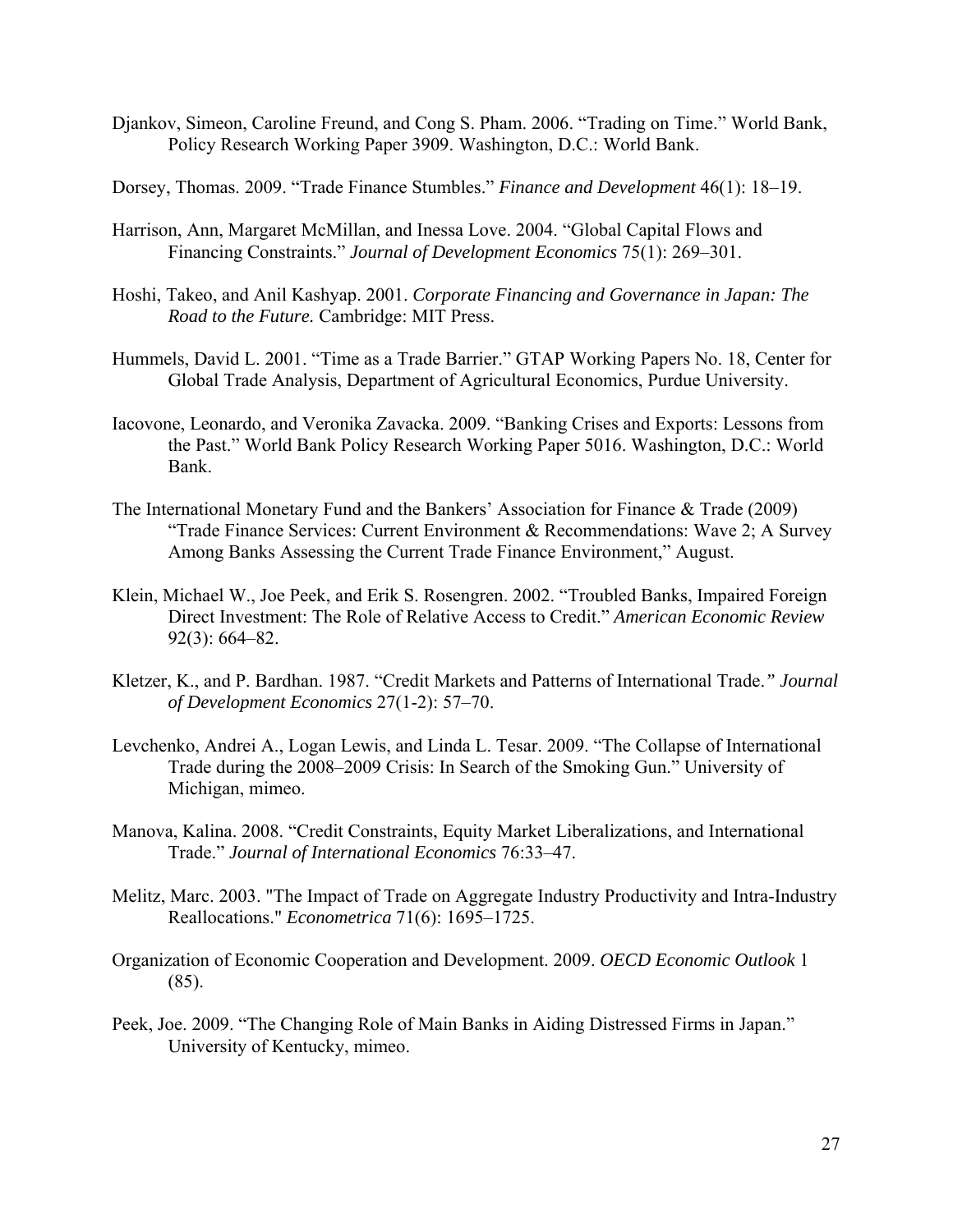- Peek, Joe, and Eric S. Rosengren 1997. "The International Transmission of Financial Shocks: The Case of Japan." *American Economic Review* 87(4): 495–505.
- ----------. 2000. "Collateral Damage: Effects of the Japanese Bank Crisis on Real Activity in the United States." *American Economic Review* 90(1): 30–45.
- ----------. 2005. "Unnatural Selection: Perverse Incentives and the Misallocation of Credit in Japan." *American Economic Review* 95(4): 1144–66.
- Ronci, Marcio. 2005. "Trade Finance and Trade Flows: Panel Data Evidence from 10 Crises." In *Access to Trade Finance in Times of Crisis,* ed*.* Wang, Jian-Ye and Marcio Ronci. Washington, D.C.: International Monetary Fund.
- Tett, Gillian. 2004. *Saving the Sun: How Wall Street Mavericks Shook Up Japan's Financial World and Made Billions.* New York: HarperCollins Publishers.
- Xu, Ming and Chu Zhang. 2009. "Bankruptcy Prediction: The Case of Japanese Listed Companies." *The Journal of Review of Accounting Studies* 14: 534-558.
- Yafeh, Yishay. 1995. "Corporate Ownership, Profitability and Bank-Firm Ties: Evidence from the American Occupation Reforms in Japan." *Journal of the Japanese and International Economies* 9:154–73.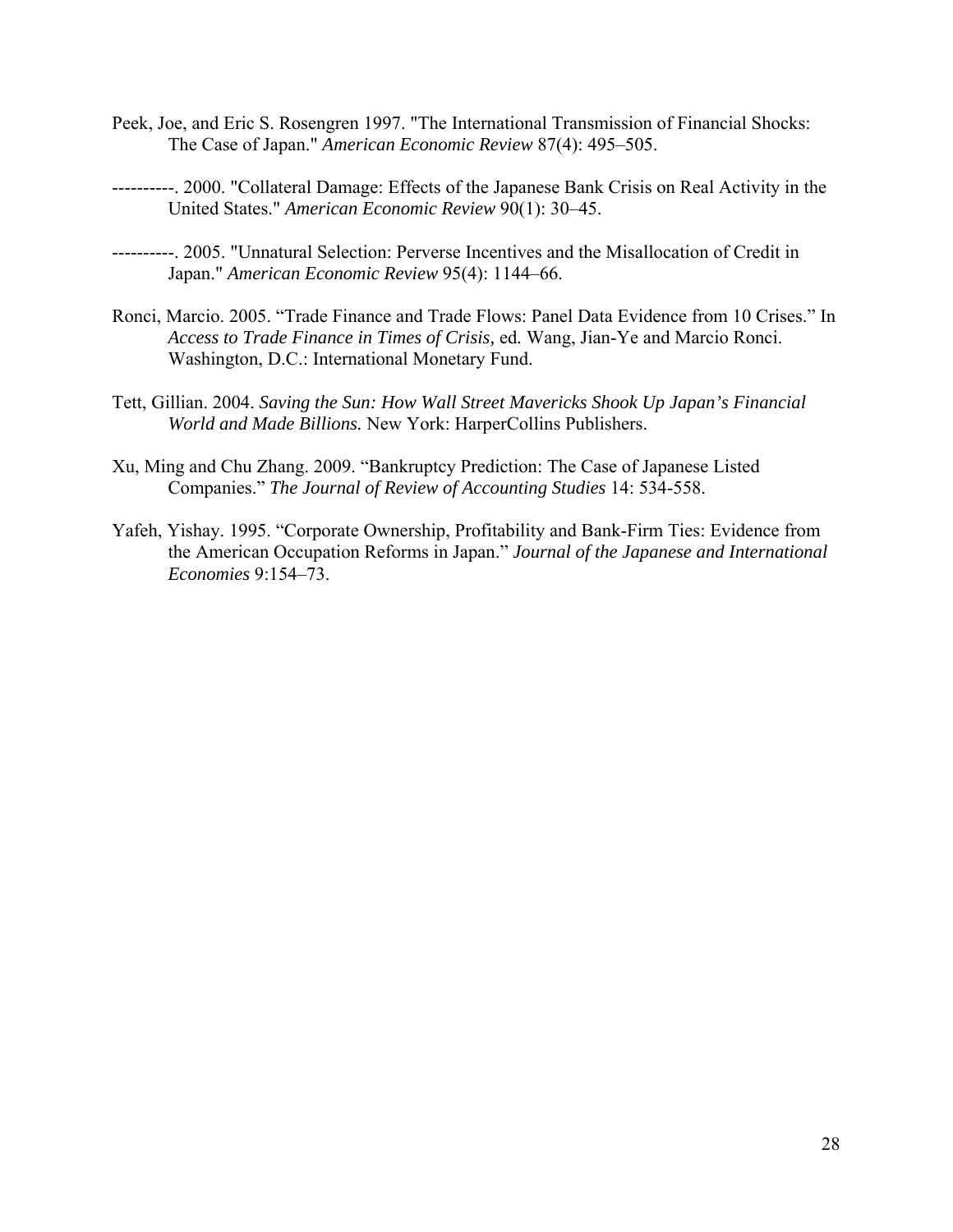## **Figure 1**



**Quarterly Movements in the Ratio of World Exports to GDP, 1995–2009** 

Source: This figure was constructed using national sources: *Australia,* Australian Bureau of Statistics; *Belgium,* the Banque Nationale de Belgique; *Canada,* Statistics Canada; *France,* National Institute of Statistics and Economic Studies; *Germany,* Deutsche Bundesbank; *Hong Kong,* Hong Kong Census and Statistics Department; *Italy,* Istituto Nazionale di Statistica; *Japan,* Cabinet Office; *Netherlands,* Centraal Bureau voor de Statistiek; *Norway,* Statistik Sentralbyra; *South Korea,* Bank of Korea; *Spain,* Instituto Nacional de Estadistica; *Sweden,* Statistiska Centralbyran; *Switzerland,* State Secretariat for Economic Affairs; *Taiwan,* Directorate General of Budget, Accounting and Statistics; *United Kingdom,* Office of National Statistics; and *United States,* Bureau of Economic Analysis.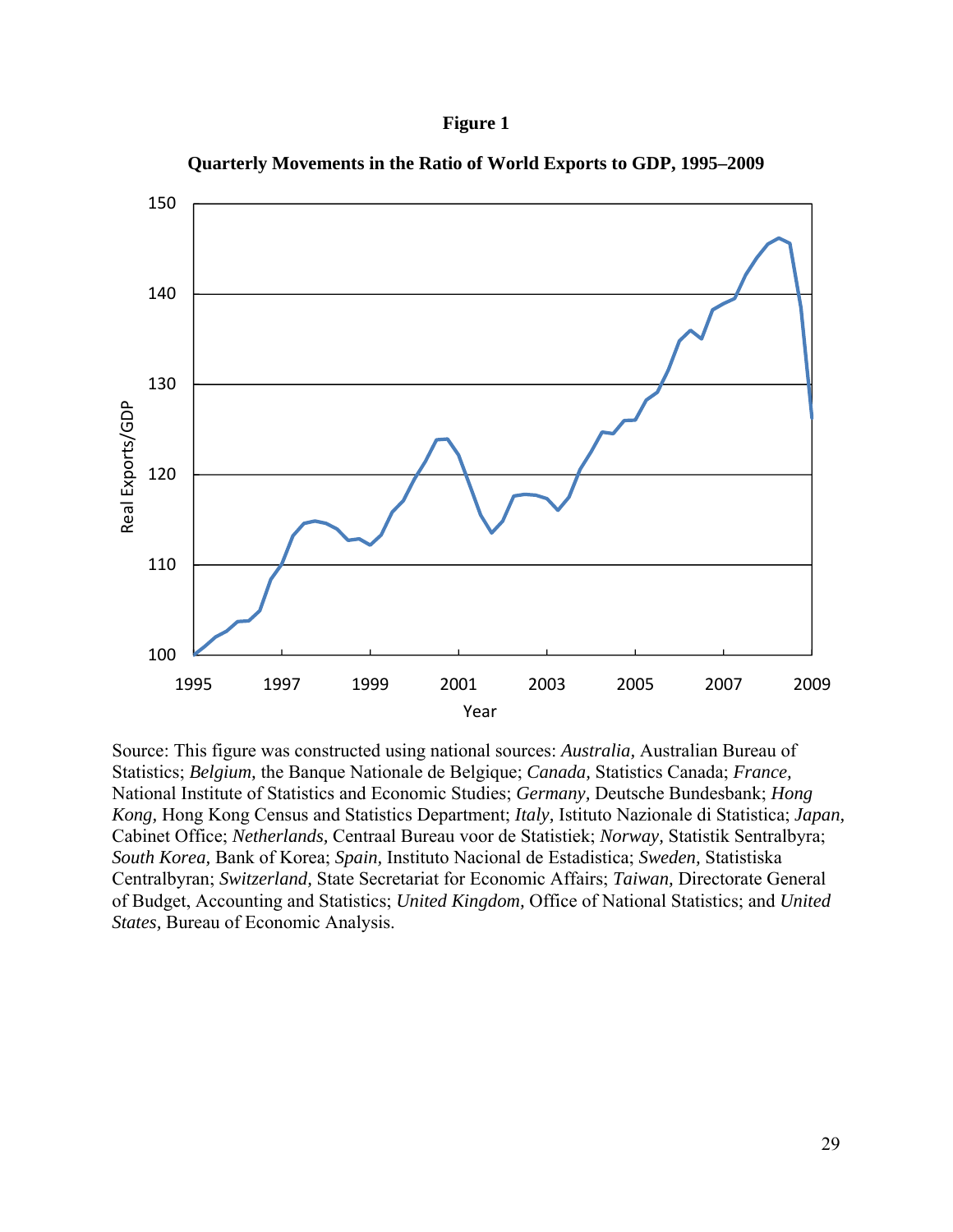



**Firm-Level and Aggregate Export Growth in Japan, 1987–98** 

Source: Firm-level data is from the Development Bank of Japan database of unconsolidated corporate reports. The aggregate official export data for each fiscal year was downloaded from the Japanese Ministry of Finance (http://www.customs.go.jp/toukei/suii/html/time\_e.htm).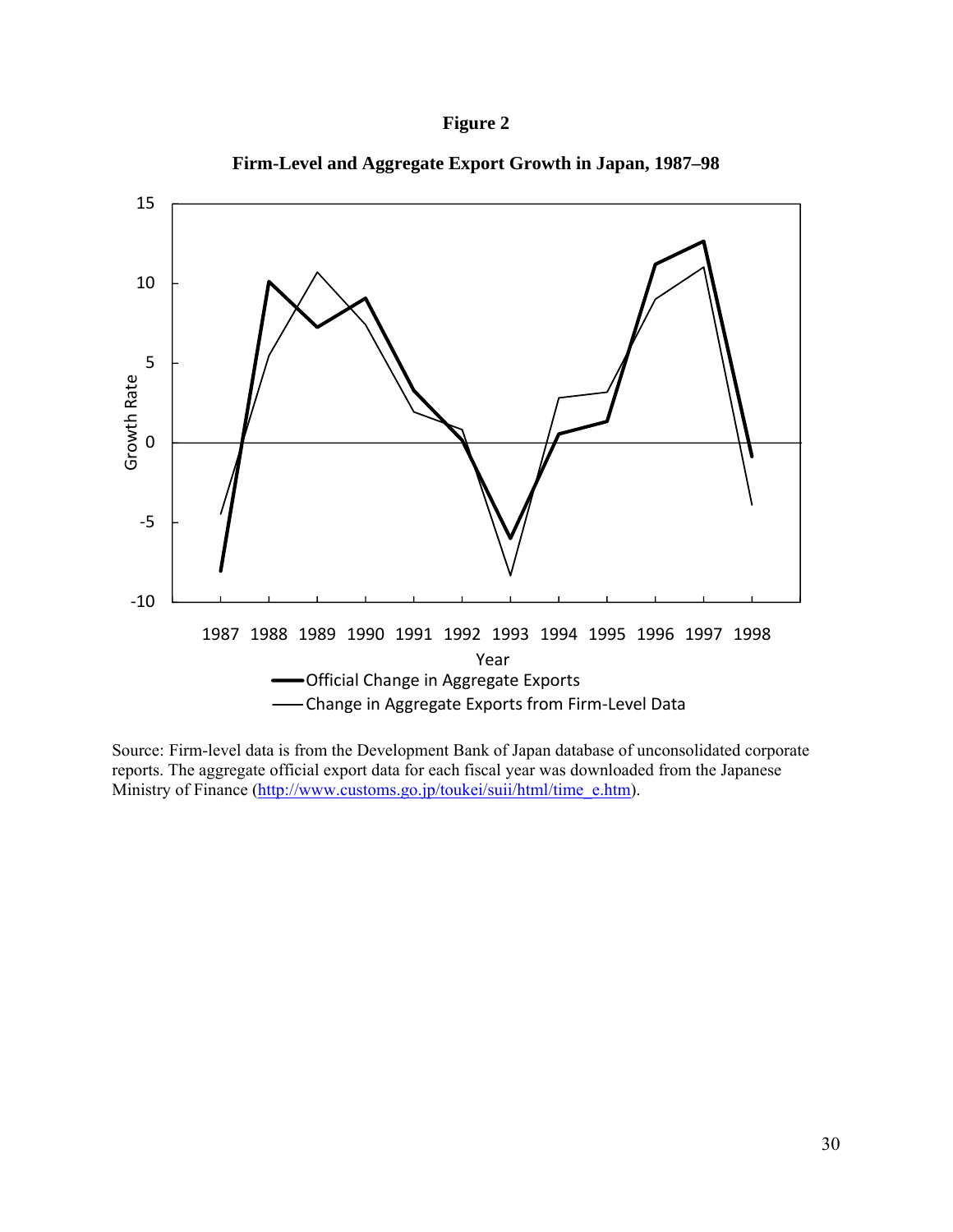# **Figure 3**





Source: Development Bank of Japan (2004), "Corporate Finance Data Bank."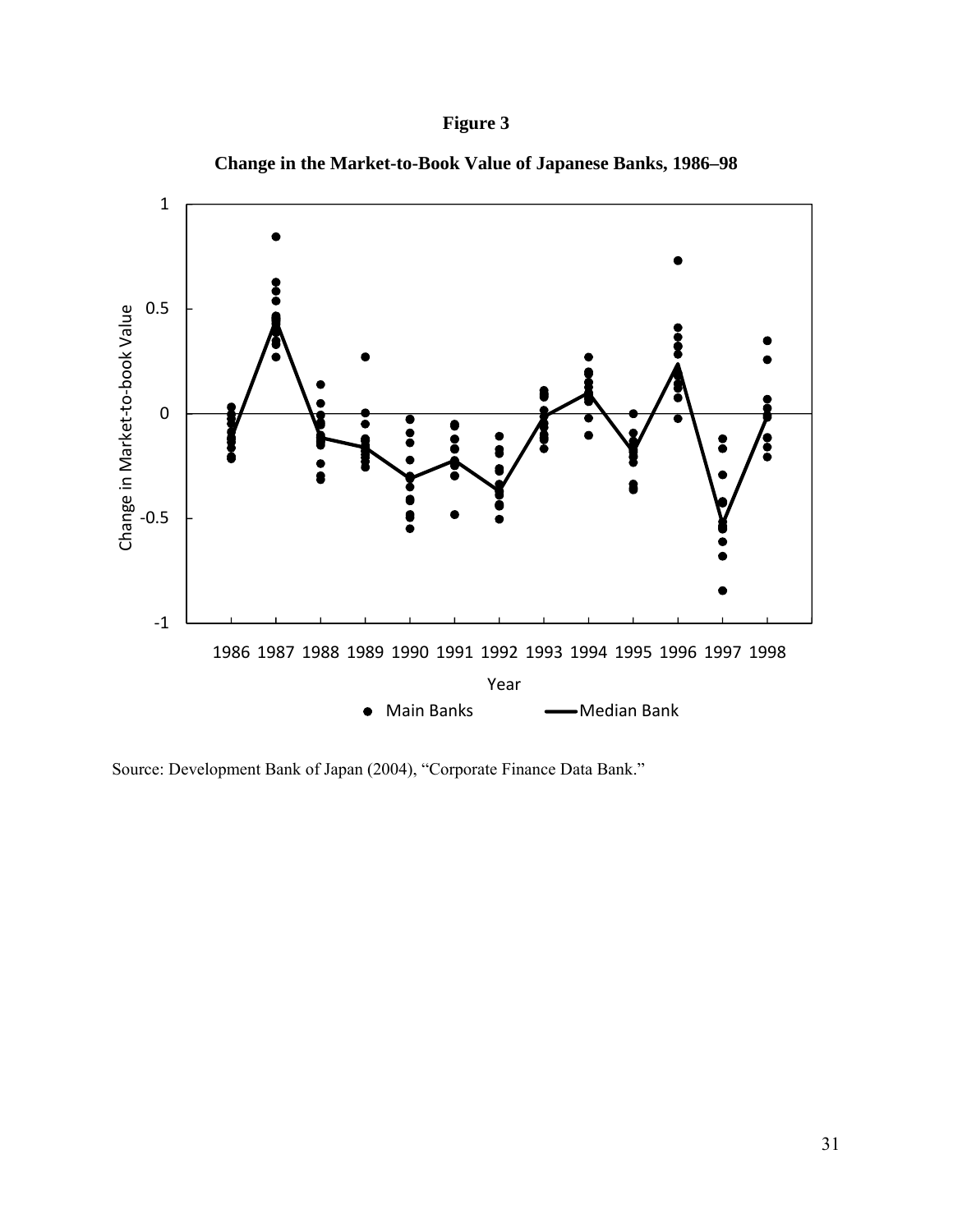| <b>Dependent</b><br>variable                     | $\Delta$ ln(exports) <sub>f.t</sub> |                       |                       | $\Delta$ ln(domestic<br>$sales)_{f,t}$ | $\Delta$ ln(exports/<br>domestic sales) $_{\rm f.t.}$ |
|--------------------------------------------------|-------------------------------------|-----------------------|-----------------------|----------------------------------------|-------------------------------------------------------|
|                                                  | (1)                                 | (2)                   | (3)                   | (4)                                    | (5)                                                   |
|                                                  |                                     |                       | Lag MTB               |                                        |                                                       |
| $\Delta$ ln(market-to-<br>book value) $_{f,t-1}$ | $0.072***$<br>(0.014)               | $0.077***$<br>(0.018) | $0.073***$<br>(0.018) | $0.016**$<br>(0.007)                   | $0.062***$<br>(0.021)                                 |
| $\Delta$ ln(market-to-<br>book value) $_{f,t-2}$ |                                     |                       | $-0.017$<br>(0.023)   |                                        |                                                       |
| Fixed effects:<br>Year-industry<br>Year          | no<br>yes                           | yes<br>no             | yes<br>no             | yes<br>no                              | yes<br>no                                             |
| <b>Observations</b><br>Adjusted $R^2$            | 7,016<br>0.07                       | 7,016<br>0.15         | 6,987<br>0.15         | 7,926<br>0.41                          | 6,906<br>0.13                                         |

# **Table 1: Exports and Trade Finance**

Notes: Robust standard errors corrected for clustering at the bank level are in parentheses. \*\*\*Significant at the 1 percent level. \*\*Significant at the 5 percent level.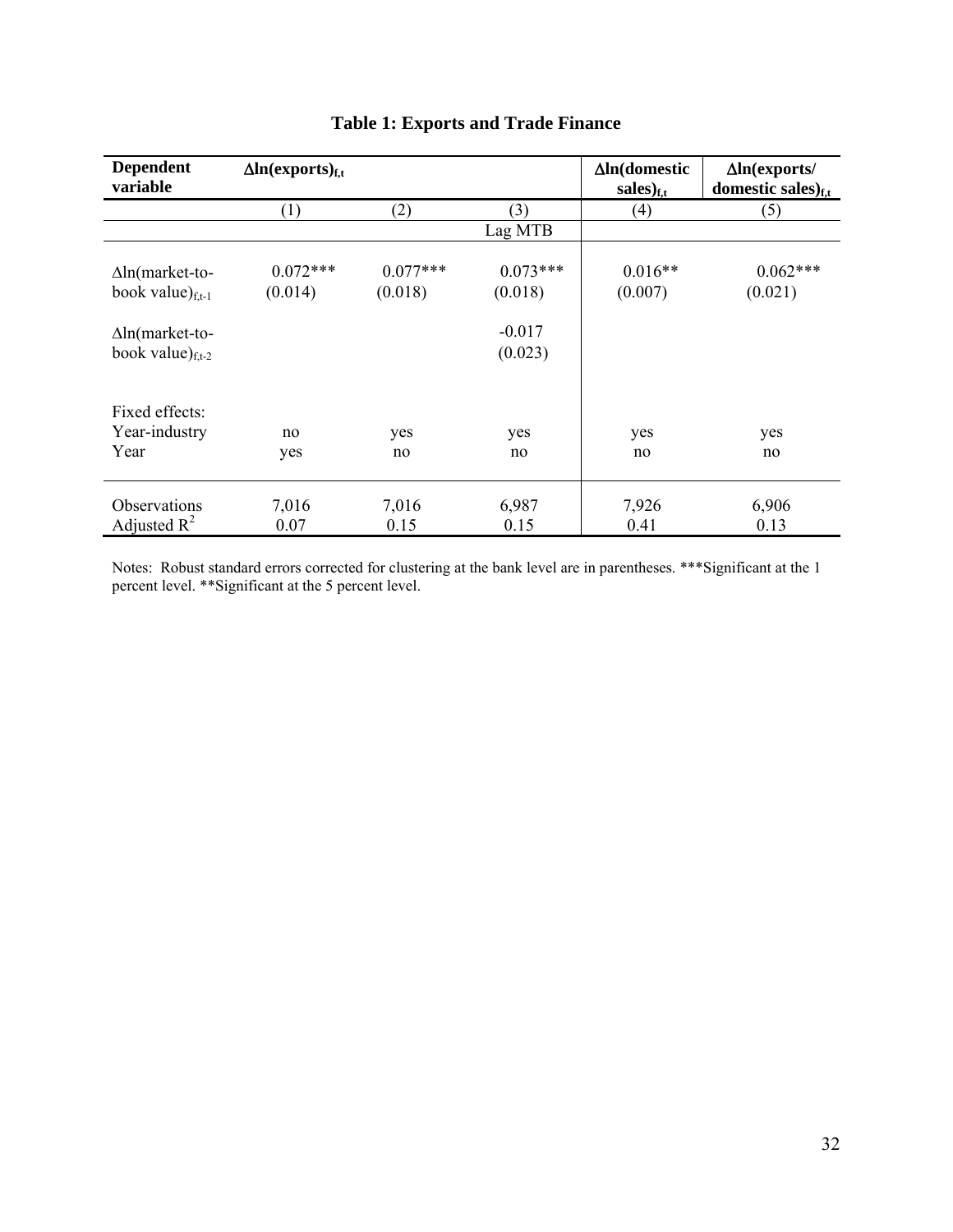| Dependent Variable: $\Delta ln(exports)_{f,t}$             |                                      |                                        |                                             |                        | $\Delta$ In(exports/<br>domestic sales) $_{f,t}$ |
|------------------------------------------------------------|--------------------------------------|----------------------------------------|---------------------------------------------|------------------------|--------------------------------------------------|
|                                                            | With lagged<br>dependent<br>variable | With lagged<br>performance<br>measures | Pre-Asian crisis<br>years (1987 to<br>1996) | IV                     | IV                                               |
|                                                            | (1)                                  | (2)                                    | (3)                                         | (4)                    | (5)                                              |
| $\Delta$ ln(market-to-                                     | $0.072***$                           | $0.073***$                             | $0.069***$                                  | $0.077***$             | $0.062***$                                       |
| book value) $_{f,t-1}$                                     | (0.019)                              | (0.020)                                | (0.028)                                     | (0.018)                | (0.021)                                          |
| $\Delta$ ln(exports) <sub>f,t-1</sub>                      | $-0.065***$<br>(0.012)               | $0.226***$<br>(0.034)                  |                                             |                        |                                                  |
| $\Delta$ ln(assets) <sub>f,t-1</sub>                       |                                      | $-0.037$<br>(0.063)                    |                                             |                        |                                                  |
| $\Delta$ ln(profits) <sub>f,t-1</sub>                      |                                      |                                        |                                             |                        |                                                  |
| Fixed effects:<br>Year-industry                            | yes                                  | yes                                    | yes                                         | yes                    | yes                                              |
| <b>First-stage:</b>                                        |                                      |                                        |                                             |                        |                                                  |
| Aln(profit adjusted<br>market to book<br>value $)_{f,t-1}$ |                                      |                                        |                                             | $0.993***$<br>(0.0001) | $0.993***$<br>(0.0001)                           |
| F-stat                                                     |                                      |                                        |                                             | 55,809                 | 55,745                                           |
| Observations<br>Adjusted $R^2$                             | 6,684<br>0.15                        | 7,016<br>0.16                          | 5,274<br>0.15                               | 7,016                  | 6,906                                            |

# **Table 2: Endogeneity**

Notes: Robust standard errors corrected for clustering at the bank level are in parentheses. \*\*\*Significant at the 1 percent level. \*\*Significant at the 5 percent level. The instrument is the change in the market to book value adjusted by subtracting the present discounted value of all export finance profits from market value, using a discount rate of 5 percent and a spread of 20 basis points assuming the contract of 3 month duration from the market value.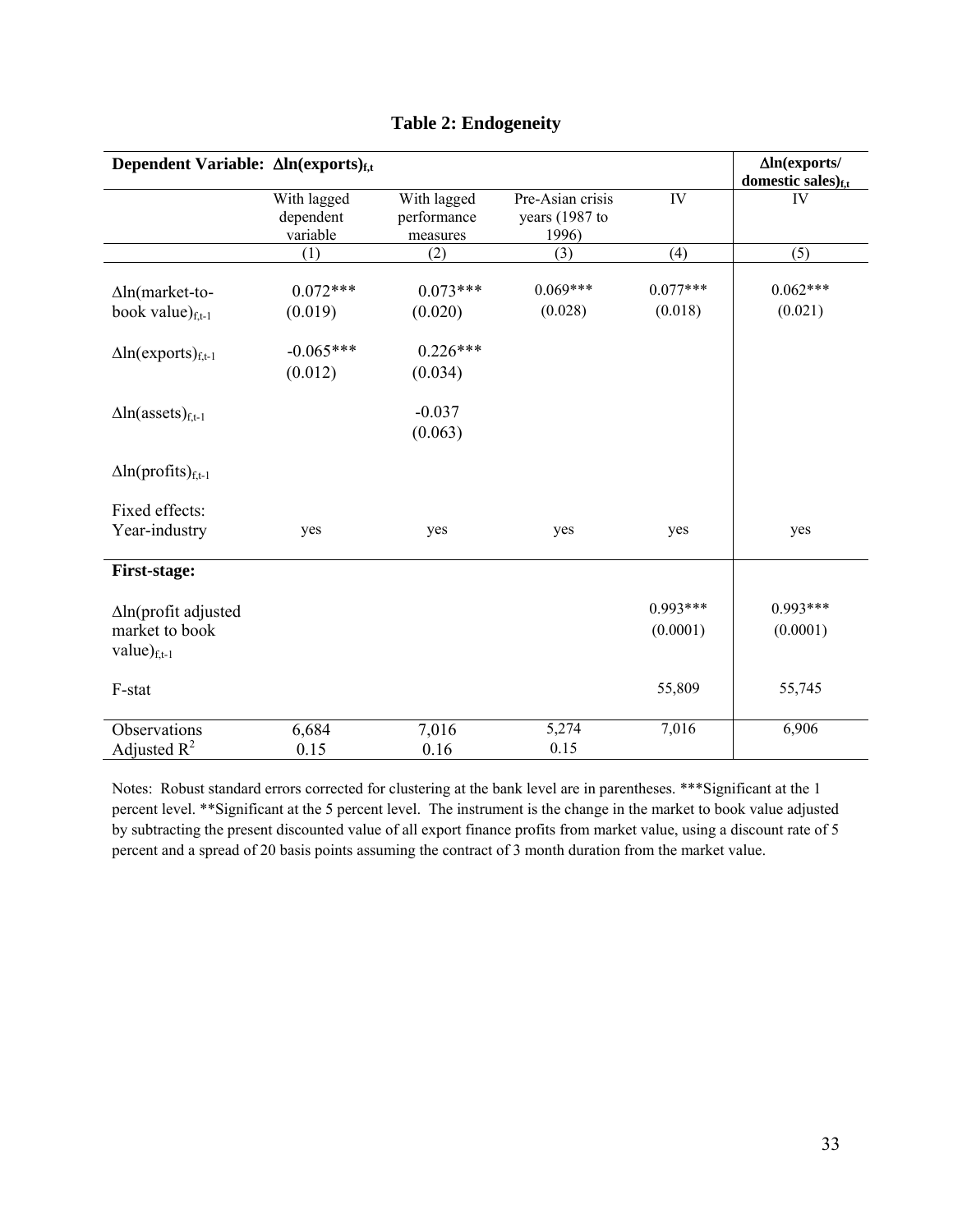| Dependent Variable: $\Delta ln$ (exports) <sub>f.t</sub> |                           |                       |                       |                       |  |  |
|----------------------------------------------------------|---------------------------|-----------------------|-----------------------|-----------------------|--|--|
|                                                          |                           |                       | (3)                   | (4)                   |  |  |
|                                                          | Alternative bank matching |                       | MTB value:            | March                 |  |  |
|                                                          | Loans                     | All banks             | 3 months average      | accounting period     |  |  |
| $\Delta$ ln(market-to-<br>book value) $_{f,t-1}$         | $0.063***$<br>(0.015)     | $0.061***$<br>(0.015) | $0.054***$<br>(0.021) | $0.060***$<br>(0.019) |  |  |
| Fixed effects:                                           |                           |                       |                       |                       |  |  |
| Year-Industry                                            | yes                       | yes                   | yes                   | yes                   |  |  |
| <b>Observations</b>                                      | 6,550                     | 7,022                 | 6,889                 | 5,932                 |  |  |
| Adjusted $R^2$                                           | 0.13                      | 0.15                  | 0.14                  | 0.16                  |  |  |

## **Table 3: Alternative Measures of Main Bank and Market Timing**

Notes: Robust standard errors corrected for clustering at the bank level are in parentheses. \*\*\*Significant at the 1 percent level. \*\*Significant at the 5 percent level. In column 1, we use an alternative method for matching firms to banks: we assign a city bank that was the largest loan provider that year. If the exporter had no loans from a city bank that year, we assign the previous year's city bank. In column 2, we use the first listed reference bank from the company handbooks, even if the first reference bank is not a city bank. In column 3, we define the market-to-book value as the average of the last three months of the accounting period. In column 4, we only keep observations where the accounting period ended in March.